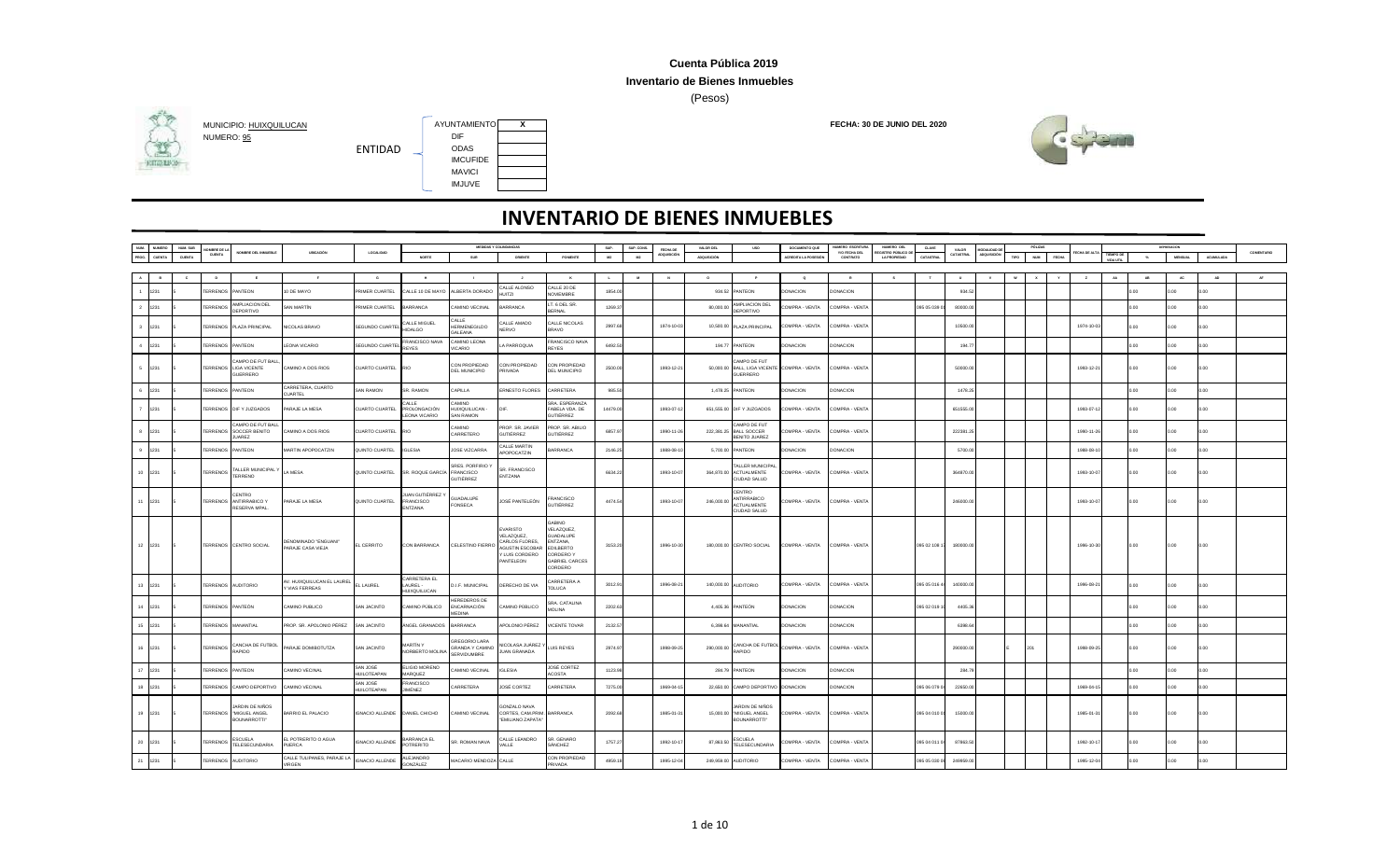### **Inventario de Bienes Inmuebles**

(Pesos)



## **HITGHING**



| NUM.            | <b>NUMERO</b> | NUM. SUP | MBRE DE L        |                                                            |                                                                                         |                                        |                                                        |                                                        | MEDIDAS Y COLINDANCIAS                         |                                       | SUP      | SUP. CONS. | FECHA DI    | VALOR DEL          | <b>USO</b>                                                          | DOCUMENTO QUE         | NUMERO ESCRITURA          | NUMERO DEL                               | CLAVE    | VALOR     | <b>DDALIDAD</b>    | PÓLIZA             |              |            |                        |               | DEPRESADE |                  |                                                                                                                                                           |
|-----------------|---------------|----------|------------------|------------------------------------------------------------|-----------------------------------------------------------------------------------------|----------------------------------------|--------------------------------------------------------|--------------------------------------------------------|------------------------------------------------|---------------------------------------|----------|------------|-------------|--------------------|---------------------------------------------------------------------|-----------------------|---------------------------|------------------------------------------|----------|-----------|--------------------|--------------------|--------------|------------|------------------------|---------------|-----------|------------------|-----------------------------------------------------------------------------------------------------------------------------------------------------------|
| PROG.           | <b>CUENTA</b> | CUENTA   | CUENTA           | OMBRE DEL INMUEBLE                                         | UBICACIÓN                                                                               | LOCALIDAD                              | NORTE                                                  | SUR                                                    | ORIENTE                                        | PONENTE                               | M2       | M2         | ADQUISICIÓN | <b>ADQUISICIÓN</b> |                                                                     | ACREDITA LA POSESIÓ   | Y/O FECHA DEL<br>CONTRATO | GISTRO PÚBLICO DI<br><b>LA PROPIEDAD</b> | CATASTRA | CATASTRAL | <b>ADQUISICIÓN</b> | TIPO<br><b>NUM</b> | <b>FECHA</b> | CHA DE AL  | TIEMPO DE<br>VIDA UTIL | $\mathcal{H}$ | MENSUAL   | <b>ACUMULADA</b> | COMENTARIO                                                                                                                                                |
|                 | 22 1231       |          | ERRENOS PANTEÓN  |                                                            | <b>CAMINO VECINAL</b>                                                                   | MAGDALENA<br><b>HICHICASPA</b>         | AMINO VECINAL                                          | ALLE                                                   | <b>IGLESIA</b>                                 | JOSÉ CONCEPCIÓN<br>SII VA             | 4166.1   |            |             |                    | 8.332.24 PANTEÓN                                                    | <b>DONACION</b>       | DONACION                  |                                          |          | 8332.24   |                    |                    |              |            |                        | ח ה           | 0.00      | 0.00             |                                                                                                                                                           |
|                 | 23 1231       |          | ERRENOS          | TECNOLOGICO \<br><b>BACHILLERES</b>                        | ALLE DEL RIO                                                                            | MAGDALENA<br>CHICHICASPA               |                                                        |                                                        |                                                |                                       | 198607.0 |            |             | 11,916,420.00      | TECNOLOGICO <sup>N</sup><br><b>BACHILLERES</b>                      | COMPRA - VENTA        | COMPRA - VENTA            |                                          |          | 1916420.0 |                    |                    |              |            |                        |               |           | 0.00             |                                                                                                                                                           |
| 24              | 1231          |          | ERRENOS          | PANTEÓN                                                    | <b>CAMINO VECINAL</b>                                                                   | SAN BARTOLOMÉ<br>COATEPEC              | ORETO JUÁREZ                                           | AMINO VECINAL                                          | CAMINO VECINAL                                 | FLORENCIO JUÁREZ                      | 3054.7   |            |             | 9,164.28           | PANTEÓN                                                             | <b>DONACION</b>       | <b>JONACION</b>           |                                          |          | 9164.2    |                    |                    |              |            |                        |               | n nn      | D.OO             |                                                                                                                                                           |
|                 | 25 1231       |          | <b>TERRENOS</b>  | <b>ESCUELA</b><br>TELESECUNDARIA                           | PARAJE DENOMINADO<br>'JUANTE*                                                           | SAN BARTOLOMÉ<br>COATEPEC              | SR. SOTERO IBAÑEZ                                      | ALLE ACUEDUCTO<br>LERMA                                | SR. SOTERO IBANEZ                              | SR. ATANACIO<br><b>IBANEZ REYES</b>   | 1000.0   |            | 1993-07-0   | 30,000.00          | <b>ESCUELA</b><br><b>TELESECUNDARIA</b>                             | COMPRA - VENTA        | COMPRA - VENTA            |                                          |          | 30000.00  |                    |                    |              | 1993-07-05 |                        | n nn          | 0.00      | n nn             |                                                                                                                                                           |
| 26              | 1231          |          |                  | ERRENOS UNIDAD DEPORTIVA                                   | PARAJE MONTE DE MAGUEY                                                                  | <b>SAN BARTOLOMÉ</b><br>COATEPEC       | ELESFORO IBAÑEZ                                        | <b>ROPIEDAD</b><br><b>PRIVADA</b>                      | SR. MORON                                      | <b>LICIO Y ROMAN</b><br><b>IBANEZ</b> | 21235.0  |            |             | 1,430,000.00       | UNIDAD DEPORTIV                                                     | COMPRA - VENTA        | COMPRA - VENTA            |                                          |          | 1430000.0 |                    |                    |              |            |                        |               |           |                  |                                                                                                                                                           |
| 27              | 1231          |          | ERRENOS PANTEÓN  |                                                            | ALLE DE LA IGLESIA                                                                      | SAN CRISTÓBAL<br>TEXCALUCAN            | JOSÉ PÉREZ NAVA                                        | <b>IGLESIA</b>                                         | BARRANCA                                       | <b>CAMINO VECINAL</b>                 | 6375.0   |            | 1995-12-0   | 19,125.00          | PANTEÓN                                                             | <b>DONACION</b>       | DONACION                  |                                          |          | 19125.00  |                    |                    |              | 1995-12-04 |                        | n n           | 0.00      | n nn             |                                                                                                                                                           |
|                 | 28 1231       |          | <b>TERRENOS</b>  |                                                            | ESCUELA PRIMARIA Y LA CARRETERA Y BARRANCA<br>RESERVA MUNICIPAL DEL CAPULIN, EL MIRADOR | L MIRADOR                              | CONSTRUCTOR A<br>ZUÑIGA S.A. DE C.V                    | ARRETERA<br>IUIXQUILUCAN-<br><b>VAUCALPAN</b>          | CON PROPIEDAD<br>PRIVADA                       | <b>BARRANCA</b>                       | 14322.7  |            |             |                    | <b>ESCUELA PRIMARIA</b><br>430,000.00 Y RESERVA<br><b>MUNICIPAL</b> | COMPRA - VENTA        | COMPRA - VENTA            |                                          |          | 430000.00 |                    |                    |              |            |                        | 0.00          | 0.00      | 0.00             | ASIÓN POR COLINDANTE<br>EL MIRADOR                                                                                                                        |
|                 | 29 1231       |          |                  | CANCHA DE FUT<br>TERRENOS BALL RAPIDO Y<br>CENTRO DE SALUD | CALLE GODORNIZ                                                                          | SAN CRISTÓBAL<br>TEXCALUCAN            |                                                        |                                                        |                                                |                                       | 623.00   |            | 1994-05-3   |                    | ANCHA DE FUT<br>180,000.00 BALL RAPIDO Y<br>CENTRO DE SALUD         | COMPRA - VENTA        | COMPRA - VENTA            |                                          |          | 180000.00 |                    |                    |              | 1994-05-3  |                        | 0.00          | 0.00      | 0.00             |                                                                                                                                                           |
| 30 <sup>°</sup> | 1231          |          | ERRENOS          | TANQUE DE AGUA Y<br>ACCESO                                 | EL MIRADOR PARAJE DORANI                                                                | SAN CRISTÓBAL<br>TEXCALUCAN            |                                                        |                                                        |                                                |                                       | 203.7    |            | 1997-04-1   | 15,000.00          | TANQUE DE AGUA<br><b>ACCESO</b>                                     | COMPRA - VENTA        | COMPRA - VENTA            |                                          |          | 15000.00  |                    | 229                |              | 1997-04-15 |                        | 2.00          | n nn      | 0.00             |                                                                                                                                                           |
| 31              | 1231          |          | TERRENOS         | PANTEON                                                    | CAMINO VECINAL                                                                          | SAN FRANCISCO<br>AYOTUXCO              | VEREDA                                                 | CAMINO VECINAL                                         | ANTONIO FLORES Y<br>GUADALUPE DE LA<br>RUZ     |                                       | 3057.5   |            |             | 4,486.35           | PANTEON                                                             | <b>DONACION</b>       | <b>DONACION</b>           |                                          |          | 4486.35   |                    |                    |              |            |                        | 0.00          | 0.00      | o oo             |                                                                                                                                                           |
| 32              | 1231          |          | ERRENOS PANTEON  |                                                            | CAMINO VECINAL                                                                          | SAN FRANCISCO<br>YOTUXCO               | ABLO GARCIA                                            | REYES GARCIA                                           | CAMINO VECINAL                                 | <b>BARRANCA</b>                       | 2029.5   |            |             | 3,062.80 PANTEON   |                                                                     | <b>DONACION</b>       | DONACION                  |                                          |          | 3062.80   |                    |                    |              |            |                        | n nn          | n nn      | n nn             |                                                                                                                                                           |
|                 | 33 1231       |          | TERRENOS TERRENO |                                                            | PANTEÓN DE SAN FRANCISCO<br>AYOTUXCO                                                    | PARAJE CHAMA                           | SMAEL CRUZ<br>PEREZ Y CAMINO<br><b>VECINAL CHIRIMU</b> | <b>EDRO ANGELES Y</b><br>DIONISIO ANGELES.             | CAMINO VECINAL                                 | <b>MARTÍN NAVA</b>                    | 2320.1   |            | 1998-03-24  | 150,000.00 TERRENO |                                                                     | COMPRA - VENTA        | COMPRA - VENTA            |                                          |          | 150000.00 |                    | 5392               |              | 1998-03-24 |                        | 0.00          | 0.00      | 0.00             | PARTICULAR CONSTRU<br>INA BARDA Y UN ACCESO<br><b>NTRO DEL PERIMETRO,</b><br><b>USTEN SELLOS DE</b><br>LAUSURADO, SE REQUIE<br>EVANTAMIENTO<br>OPOGRÁFICO |
| 34              | 1231          |          | TERRENOS TERRENO |                                                            | CAMINO A SAN JUAN<br>YAUTEPEC                                                           | SAN JUAN<br>YAUTEPEC                   | CAMINO                                                 | EZEQUIEL FLORES<br>GARCÍA Y JOSE DE<br>OS <sub>R</sub> | ANASTACIO CIMA                                 | CAMINO A<br>ZACAMULPA                 | 3061.4   |            |             | 153,000.00 TERRENO |                                                                     | COMPRA - VENTA        | COMPRA - VENTA            |                                          |          | 153000.00 |                    |                    |              |            |                        | 0.00          | 0.00      | o oo             |                                                                                                                                                           |
| 35              | 1231          |          | ERRENOS          | <b>SECUNDARIA Y</b><br><b>AUDITORIO</b>                    | CAMINO A SAN JUAN<br><b>YAUTEPEC</b>                                                    | SAN JUAN<br>AUTEPEC                    | CARRETERA<br><b>ACAMULPA</b>                           | SUCESIÓN DE LA<br>AMILIA OLIVO                         | SR. EZEQUIEL<br><b>FLORES GARCÍA</b>           | SR. ALVARO<br><b>FLORES ROJAS</b>     | 2880.8   |            |             | 160,000.00         | SECUNDARIA Y<br><b>AUDITORIO</b>                                    | <b>COMPRA - VENTA</b> | COMPRA - VENTA            |                                          |          | 160000.0  |                    |                    |              |            |                        | n nn          | n nn      | n on             |                                                                                                                                                           |
|                 | 36 1231       |          |                  | ERRENOS CENTRO DE SALUD                                    | PARAJE SAN JUAN VIEJO                                                                   | <b>MAUL MAS</b><br>AUTEPEC             | SRA. JUANA FLORES SRA. MARÍA<br>DE MULATO              | MARTINA PALACIO                                        | SR TIBURCIO<br><b>FLORES SEGUNDO</b>           | <b>CAMINO VECINAL</b>                 | 1330.79  |            | 1992-02-19  |                    | 15,000.00 CENTRO DE SALUD COMPRA - VENTA                            |                       | COMPRA - VENTA            |                                          |          | 15000.00  |                    |                    |              | 1992-02-19 |                        | 0.00          | 0.00      | 0.00             | OBSERVA QUE UN<br>ARTICULAR UTILIZA UNA<br>EQUEÑA FRACCIÓN COMO<br>ARDÍN                                                                                  |
| 37              | 1231          |          | <b>TERRENOS</b>  | <b>AUDITORIO Y</b><br>SECUNDARIA                           | CAMINO A SAN JUAN<br>YAUTEPEC                                                           | <b>ACAMULPA</b>                        | CON PROPIEDAD<br>PRIVADA                               | CON RÍO                                                | CON PROPIEDAD<br><b>MUNICIPAL</b>              | CON RÍO                               | 4858.3   |            |             | 141,500.00         | <b>AUDITORIO Y</b><br>SECUNDARIA                                    | COMPRA - VENTA        | COMPRA - VENTA            |                                          |          | 141500.00 |                    |                    |              |            |                        | 0.00          | 0.00      | 0.00             | N PARTICULAR TOMO UN<br>RACCIÓN COMO ACCESO<br>STACIONAMIENTO.                                                                                            |
|                 | 38 1231       |          | TERRENOS Uni     | DIF, JUNTO A LA                                            | DENOMINADO EL LLORON                                                                    | <b>SANTA CRUZ</b><br>YOTUXCO           | CATALINA ROJAS                                         | PARROQUIA                                              | <b>BARRANCA</b>                                | CALLE CEDROS                          | 1219.71  |            | 1999-12-01  | 158,562.00         | DIF, JUNTO A LA<br><b>IGLESIA</b>                                   | COMPRA - VENTA        | COMPRA - VENTA            |                                          |          | 158562.00 |                    | 3382953            |              | 1999-12-01 |                        | 0.00          | 0.00      | 0.00             | E ENCUENTRA DENTRO U<br>BINETE DE TELMEX, SIN<br>CONTAR CON CONTRATO DE<br>RENDAMIENTO                                                                    |
|                 | 39 1231       |          | TERRENOS PANTEÓN |                                                            | PROP. SRES. ROBERTO<br>ERETZA E ISABEL                                                  | <b>SANTA CRUZ</b><br>AYOTUXCO          | ISABEL BENTURA Y CARLOS                                | ROBERTO ERETZA GUTIÉRREZ GARCÍA                        | <b>ABEL MARTINEZ Y</b><br>MARCELINO<br>ENTZANA | AURELIO VARELA                        | 8893.35  |            | 1977-09-08  |                    | 6,265.40 PANTEÓN                                                    | <b>DONACION</b>       | <b>DONACION</b>           |                                          |          | 6265.40   |                    |                    |              | 1977-09-08 |                        | 0.00          | 0.00      | o oo             |                                                                                                                                                           |
|                 | 40 1231       |          |                  | TERRENOS CANCHA DE FÚTBOL                                  | CERRADA DE LOS CEDROS<br>SOBRE AV. PRINCIPAL                                            | <b>SANTA CRUZ</b><br>YOTUXCO           | ELIAS C. ARZATE                                        | AURELIO MARTÍNEZ GILBERTO ROJAS                        |                                                | CAMINO VECINAL                        | 5640.00  |            | 1995-10-10  |                    | 30,000.00 CANCHA DE FÚTBOL COMPRA - VENTA                           |                       | COMPRA - VENTA            |                                          |          | 30000.00  |                    | 3109               |              | 1995-10-10 |                        | n nn          | 0.00      | o oo             | HIZO UN ACCESO<br>ONSISTENTE EN ANDADOR<br>ESCALERAS, ASÍ COMO<br><b>CASAS HABITACIÓN</b>                                                                 |
|                 | 41 1231       |          | TERRENOS PANTEÓN |                                                            | AV. 16 DE SEPTIEMBRE                                                                    | <b>SANTIAGO</b><br><b>ANCUITLALPAN</b> | <b>URBANO ORTIZY</b><br>ADELINO OCAMPO                 | UIS LIMON                                              | AV. 16 DE<br>SEPTIEMBRE                        | LUIS LIMON                            | 3321.5   |            |             |                    | 6,643.16 PANTEÓN                                                    | <b>DONACION</b>       | <b>DONACION</b>           |                                          |          | 6643.16   |                    |                    |              |            |                        |               | 0.00      | 0 <sub>m</sub>   |                                                                                                                                                           |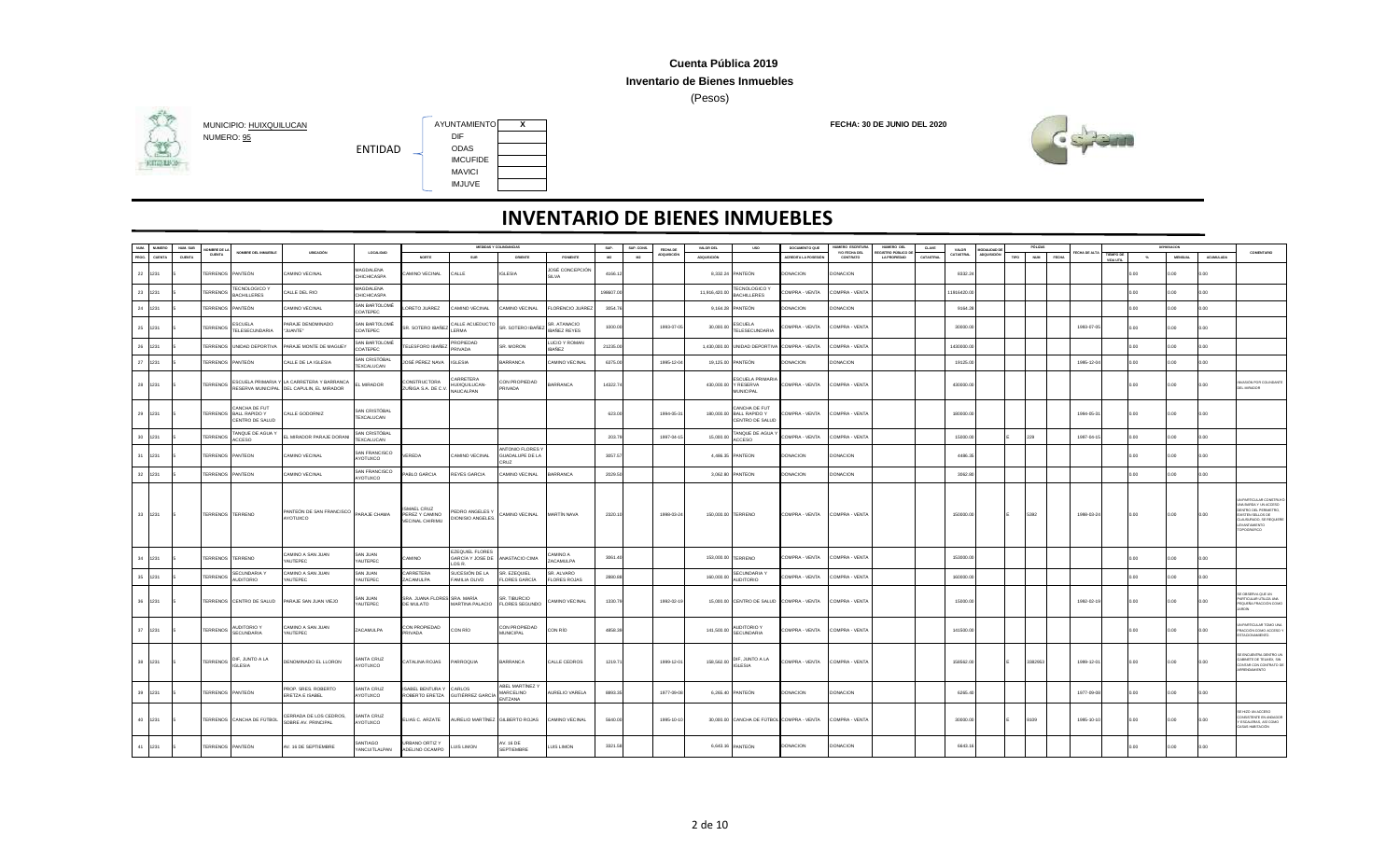### **Inventario de Bienes Inmuebles**

(Pesos)



## **HITGHING**



| NUM. | NUMERO  | NUM, SUE      | MRRF DE L              |                                                           |                                                |                                      |                                     |                               | MEDIDAS Y COLINDANCIAS                   |                                       | SUP.    | SUP, CONS | FECHA DE           | VALOR DEL          | <b>USO</b>                                                       | DOCUMENTO QUE       | NUMERO ESCRITUR           | NUMERO DEL                        | CLAVE      | VALOR     | ODALIDAD D         |      | PÓLIZAS             |             |                        |               | DEPRESACION    |                  |                                                                                                                                                                                                                     |
|------|---------|---------------|------------------------|-----------------------------------------------------------|------------------------------------------------|--------------------------------------|-------------------------------------|-------------------------------|------------------------------------------|---------------------------------------|---------|-----------|--------------------|--------------------|------------------------------------------------------------------|---------------------|---------------------------|-----------------------------------|------------|-----------|--------------------|------|---------------------|-------------|------------------------|---------------|----------------|------------------|---------------------------------------------------------------------------------------------------------------------------------------------------------------------------------------------------------------------|
|      | CUENTA  | <b>CUENTA</b> | <b>CUENTA</b>          | OMBRE DEL INMUEBLE                                        | UBICACIÓN                                      | LOCALIDAD                            | <b>NORTE</b>                        | SUR                           | ORIENTE                                  | PONENTE                               | M2      | M2        | <b>ADQUISICIÓN</b> | <b>ADQUISICIÓN</b> |                                                                  | ACREDITA LA POSESIÓ | Y/O FECHA DEL<br>CONTRATO | GISTRO PÚBLICO DI<br>LA PROPIEDAD | CATASTRAL  | CATASTRAL | <b>ADQUISICIÓN</b> | TIPO | NUM<br><b>FECHA</b> | ECHA DE ALT | TIEMPO DE<br>VIDA UTIL | $N_{\bullet}$ | <b>MENSUAL</b> | <b>ACUMULADA</b> | COMENTARIO                                                                                                                                                                                                          |
|      | 42 1231 |               |                        | TERRENOS CARCAMO DE AGUA                                  | CALLE SIN NOMBRE                               | SANTIAGO<br>YANCUITLALPAN            |                                     |                               |                                          |                                       | 440.00  |           |                    |                    | 80,000.00 CARCAMO DE AGUA COMPRA - VENTA                         |                     | COMPRA - VENTA            |                                   |            | 80000.00  |                    |      |                     |             |                        | 0.00.         | 0.00           | 0.00             | <b>DLOCARON ZAGUAN EN</b><br>CCESO AL TANQUE DE<br>GUA, ASÍ COMO AL FINA<br>E LA CALLE OTRO<br>ARTICULAR COLOCÓ UN<br>PLERTA DE MADERA Y NO 5<br>PUEDE ACCESAR, ALMENOS<br>QUE NOS DEN LA LLAVE<br><b>RA ENTRAS</b> |
| 43   | 1231    |               | <b>TERRENOS</b>        | ANTEÓN<br>ZACAMULPA Y SAN<br><b>ACINTO</b>                | ARRETERA HUIXQUILUCAN -<br>ZACAMULPA           | ZACAMULPA                            | CALLE                               | <b>GABRIEL MEDINA</b>         | <b>ARRETERA</b>                          | CATALINA MOLINA                       | 3734.5  |           |                    |                    | PANTEÓN<br>22,339.00 ZACAMULPA Y SAN DONACION<br>JACINTO         |                     | DONACION                  |                                   | 095 02 019 | 22339.0   |                    |      |                     |             |                        | n n           | n nn           | n nn             |                                                                                                                                                                                                                     |
| 44   | 1231    |               |                        | TERRENOS CAMPO DEPORTIVO                                  | LA COMUNIDAD, PARAJE EL<br><b>IRASOL</b>       | ZACAMULPA                            | SR. VICTOR OLIVO                    | CAMINO PUBLICO<br>VECINAL     | SR. BARTOLO<br><b>AMÍREZ</b>             | SR. MANUEL<br>SERRANO                 | 3699.00 |           | 2006-06-2          |                    | 129,465.00 CAMPO DEPORTIVO COMPRA - VENTA                        |                     | COMPRA - VENTA            |                                   | 095 02 048 | 129465.0  |                    |      |                     | 2006-06-23  |                        | 2.00          | n nn           | n nn             |                                                                                                                                                                                                                     |
|      | 45 1231 |               |                        | TERRENOS UNIDAD DEPORTIVA                                 | PROPIEDAD PARTICULAR                           | PALO SOLO                            | CON PROPIEDAD<br>PRIVADA            | CON PROPIEDAD<br>PRIVADA      | <b>BARRANCA</b>                          | CON PROPIEDAD<br>PRIVADA              | 3552.08 |           |                    |                    | 12,418.29 UNIDAD DEPORTIVA DONACION                              |                     | DONACION                  |                                   |            | 12418.29  |                    |      |                     |             |                        | 2.00          | 0.00           | 0.00             | E OBSERVA QUE LOS<br>COLINDANTES DE LA<br>RRADA DE MIRLO LO<br>STÁN UTILIZANDO COMO<br>ARDÍN, ASÍ MISMO EXISTE<br><b>INA CASA EN CONTRUCCIÓ</b>                                                                     |
| 46   | 1231    |               |                        | TERRENOS CAMPO DEPORTIVO                                  | AV. PALO SOLO                                  | PALO SOLO                            | ON PROPIEDAD<br>RIVADA              | CON PROPIEDAD<br>PRIVADA      | V. PALO SOLO                             | CALLE 14 DE<br>FFRRERO                |         |           |                    |                    | 12,546.09 CAMPO DEPORTIVO DONACION                               |                     | DONACION                  |                                   |            | 12546.0   |                    |      |                     |             |                        | n nn          | n nn           | n nn             |                                                                                                                                                                                                                     |
|      | 47 1231 |               | <b>TERRENOS</b>        | <b>MODULO</b><br>ADMINISTRATIVO                           | AV. TECAMACHALCO Y CALLE<br>GRANADOS           | EL OLIVO                             | JARDÍN DE NIÑOS                     | CALLE GRANADOS                | TECAMACHALCO                             | ARDIN DE NIÑOS                        | 29.25   |           |                    | 2,772.36           | <b>MODULO</b><br>ADMINISTRATIVO                                  | COMPRA - VENTA      | COMPRA - VENTA            |                                   |            | 2772.36   |                    |      |                     |             |                        | 0.00          | 0.00           | o oo             |                                                                                                                                                                                                                     |
| 48   | 1231    |               | <b>TERRENOS</b>        | <b>ESCUELA Y TANQUE</b><br>DE AGUA                        | FRESNO                                         | EL OLIVO                             | CON PROPIEDAD<br>ARTICULAR          | ALLE FRESNO                   | <b>FECAMACHALCO</b>                      | CON BARRANCA                          | 6977.1  | 4519.6    |                    | 665,047.64         | ESCUELA Y TANQUE<br>DE AGUA                                      | <b>DONACION</b>     | DONACION                  |                                   |            | 665047.64 |                    |      |                     |             |                        | n n           | n nn           | n nn             |                                                                                                                                                                                                                     |
| 49   | 1231    |               | <b>TERRENOS</b>        | ANCHAS DE<br>BASQUET BALL                                 | SABINO Y AV. TECAMACHALCO EL OLIVO             |                                      | ALLE SABINO                         | ARDIN DE NIÑOS                | <b>FECAMACHALCO</b>                      | <b>ICONSA</b>                         | 520.00  |           | 1995-10-1          | 2,180.00           | CANCHAS DE<br><b>BASQUET BALL</b>                                | COMPRA - VENTA      | COMPRA - VENTA            |                                   |            | 2180.00   |                    |      |                     | 1995-10-16  |                        |               |                |                  |                                                                                                                                                                                                                     |
| 50   | 1231    |               | <b><i>TERRENOS</i></b> | ERVIDUMBRE<br>"INVADIDO"                                  | V. EL OLIVO                                    | EL OLIVO                             | T. 7 MZ. 6                          | T. 1 MZ. 10                   | EL OLIVO                                 | OMAS DEL SOL                          | 302.40  |           |                    | 3,628.80           | SERVIDUMBRE<br>"INVADIDO"                                        | DONACION            | <b>JONACION</b>           |                                   |            | 3628.8    |                    |      |                     |             |                        |               |                | 0.00             | WASIÓN AL 100% POR UN<br>ARTICULAR, CASA<br><b>BITACIÓN</b>                                                                                                                                                         |
|      | 51 1231 |               | TERRENOS TERRENO       |                                                           | V. EL OLIVO                                    | EL OLIVO                             | T. 17 MZ. 1                         | LT. 18-A                      | EL OLIVO                                 | OMAS DEL SOL                          | 150.00  |           |                    |                    | 1,000.00 TERRENO                                                 | <b>DONACION</b>     | <b>DONACION</b>           |                                   |            | 1000.00   |                    |      |                     |             |                        | 0.00.         | 0.00           | 0.00             | PARTICULAR OCUPA E<br>REDIO COMO JARDÍN Y<br>STACIONAMIENTO.                                                                                                                                                        |
| 52   | 1231    |               |                        | TERRENOS CENTRO SOCIAL                                    | T. 2 MZ. 876                                   | FEDERAL<br>BUROCRÁTICA               | T. 3 PROPIEDAD<br><b>PARTICULAR</b> |                               | LT. 47 Y 1<br>PROPIEDAD<br>PARTICULAR    | <b>OMINA:</b>                         | 509.95  |           |                    |                    | 10,000.00 CENTRO SOCIAL                                          | DONACION            | <b>JONACION</b>           |                                   |            | 10000.00  |                    |      |                     |             |                        | 2.00          | n nn           | o oo             |                                                                                                                                                                                                                     |
|      | 53 1231 |               | TERRENOS MERCADO       |                                                           | T. 2 MZ. 875                                   | <b>FFDFRAL</b><br><b>BUROCRÁTICA</b> | T. 3 PROPIEDAD<br>RIVADA            | AV. DEL PUEBLO                | LT. 1 Y 64<br>PROPIEDAD<br><b>RIVADA</b> | CALLE SECRETARIA<br>DE LA PRESIDENCIA | 349.00  |           |                    |                    | 500.00 MERCADO                                                   | <b>DONACION</b>     | DONACION                  |                                   |            | 500.00    |                    |      |                     |             |                        | 0.00          | 0.00           | o oo             |                                                                                                                                                                                                                     |
| 54   | 1231    |               | TERRENOS PANTEÓN       |                                                           | <b>SIN NOMBRE</b>                              | JESÚS DEL MONTE                      | LUIS HERNÁNDEZ                      | CALLE                         | <b>SCUELA KINDER</b>                     | JORGE DE LA<br><b>TORRE</b>           | 1699.20 |           |                    |                    | 5,973.75 PANTEÓN                                                 | DONACION            | <b>ONACION</b>            |                                   |            | 5973.7    |                    |      |                     |             |                        |               | n nn           | 0.00             |                                                                                                                                                                                                                     |
| 55   | 1231    |               | <b>TERRENOS</b>        | ABSORBIDO POR<br><b>AUTOPISTA</b>                         | PERA                                           | JESÚS DEL MONTE BARRANCA             |                                     | ALLE PERA                     | INDA CON LT. 36                          | LINDA CON LTS. 32                     | 360.38  |           |                    | 5,490.60           | ABSORBIDO POR<br><b>AUTOPISTA</b>                                | <b>DONACION</b>     | <b>ONACION</b>            |                                   |            | 5490.60   |                    |      |                     |             |                        |               |                |                  |                                                                                                                                                                                                                     |
|      | 56 1231 |               |                        |                                                           | TERRENOS RESERVA MUNICIPAL AV. JESÚS DEL MONTE | JESÚS DEL MONTE                      | <b>\GUSTÍN PÉREZ</b><br>CAMPOS      | CALLE EUCALIPTO               | CARMELO RICO                             | V. JESÚS DEL<br><b>MONTE</b>          | 107.50  |           |                    |                    | 2,150.00 RESERVA                                                 | <b>DONACION</b>     | <b>DONACION</b>           |                                   |            | 2150.00   |                    |      |                     |             |                        | 0.00          | 0.00           | 0.00             | OBSERVA QUE ESTA<br><b>COLOCADA UNA MALLA</b><br><b>UBRIENDO TODA EL ÁRE</b><br>CUPANDOSE COMO<br><b>FACIONAMIENTO</b>                                                                                              |
| 57   | 1231    |               |                        | NO SE FORMALIZO<br>TERRENOS LA DONACION (NO<br>IUNICIPAL) | AV. JESÚS DEL MONTE                            | JESÚS DEL MONTE                      | CONCEPCIÓN<br><b>ERA</b>            | JOSÉ GARCÍA                   | V. JESÚS DEL<br><b>MONTE</b>             | J. CONCEPCIÓN<br>PERA                 | 53.00   |           |                    |                    | NO SE FORMALIZO<br>636.00 LA DONACION (NO DONACION<br>MUNICIPAL) |                     | DONACION                  |                                   |            | 636.00    |                    |      |                     |             |                        | 0.00          | 0.00           | 0.00             |                                                                                                                                                                                                                     |
|      | 58 1231 |               |                        | <b>TERRENOS TERRENO BALDIO</b>                            | V. JESÚS DEL MONTE                             | JESÚS DEL MONTE                      | CON PROPIEDAD<br>RIVADA             | CON PROPIEDAD<br>PRIVADA      | ARRANCA                                  | AV. JESÚS DEL<br><b>MONTE</b>         | 200.00  |           |                    |                    | 3,000.00 TERRENO BALDIO                                          | <b>DONACION</b>     | DONACION                  |                                   |            | 3000.00   |                    |      |                     |             |                        |               |                | o oo             |                                                                                                                                                                                                                     |
| 59   | 1231    |               |                        | ERRENOS AUDITORIO                                         | COLONIA EXHACIENDA DE<br>IESÚS DEL MONTE       | JESÚS DEL MONTE                      | CON PROPIEDAD<br>RIVADA             | CON PROPIEDAD<br>RIVADA       | CON PROPIEDAD<br><b>RIVADA</b>           | CON PROPIEDAD.<br>AGAVIS              | 1500.00 |           |                    |                    | 150,000.00 AUDITORIO                                             | COMPRA - VENTA      | COMPRA - VENTA            |                                   |            | 150000.00 |                    |      |                     |             |                        |               |                |                  |                                                                                                                                                                                                                     |
| 60   | 1231    |               | TERRENOS TERRENO       |                                                           | PARAJE LOMA CEBADA                             | EXHACIENDA DE<br>JESÚS DEL MONTE     | CON PROPIEDAD<br>CLUB DE GOLF       | CON PROPIEDAD<br>CLUB DE GOLF | CALLE                                    | <b>BARRANCA</b>                       | 2021.92 |           |                    | 180,180.16 TERRENO |                                                                  | <b>DONACION</b>     | DONACION                  |                                   |            | 180180.1  |                    |      |                     |             |                        | 0.00          | 0.00           | o oo             |                                                                                                                                                                                                                     |
|      | 61 1231 |               | <b>TERRENOS</b>        | TANQUE DE AGUA                                            | ALLE DURAZNO                                   | LOMA DEL CARMEN KINDER               |                                     | MDADOR                        | CON PROPIEDAD<br><b>RIVADA</b>           | KINDER Y LT. 2 MZ                     | 450.23  |           |                    |                    | 4,904.00 TANQUE DE AGUA                                          | <b>DONACION</b>     | DONACION                  |                                   |            | 4904.00   |                    |      |                     |             |                        |               | n nn           | 0.00             |                                                                                                                                                                                                                     |
|      | 62 1231 |               | <b>TERRENOS</b>        | ANCHA DE<br>BASQUET BALL                                  | T. 11 MZ. D                                    | LOMA DEL CARMEN CALLE CEREZO         |                                     | ANDADOR                       | CON PROPIEDAD<br><b>RIVADA</b>           | CALLE SIN NOMBRE                      | 150.00  |           |                    | 3,000.00           | CANCHA DE<br><b>BASQUET BALL</b>                                 | COMPRA - VENTA      | COMPRA - VENTA            |                                   |            | 3000.00   |                    |      |                     |             |                        |               |                |                  |                                                                                                                                                                                                                     |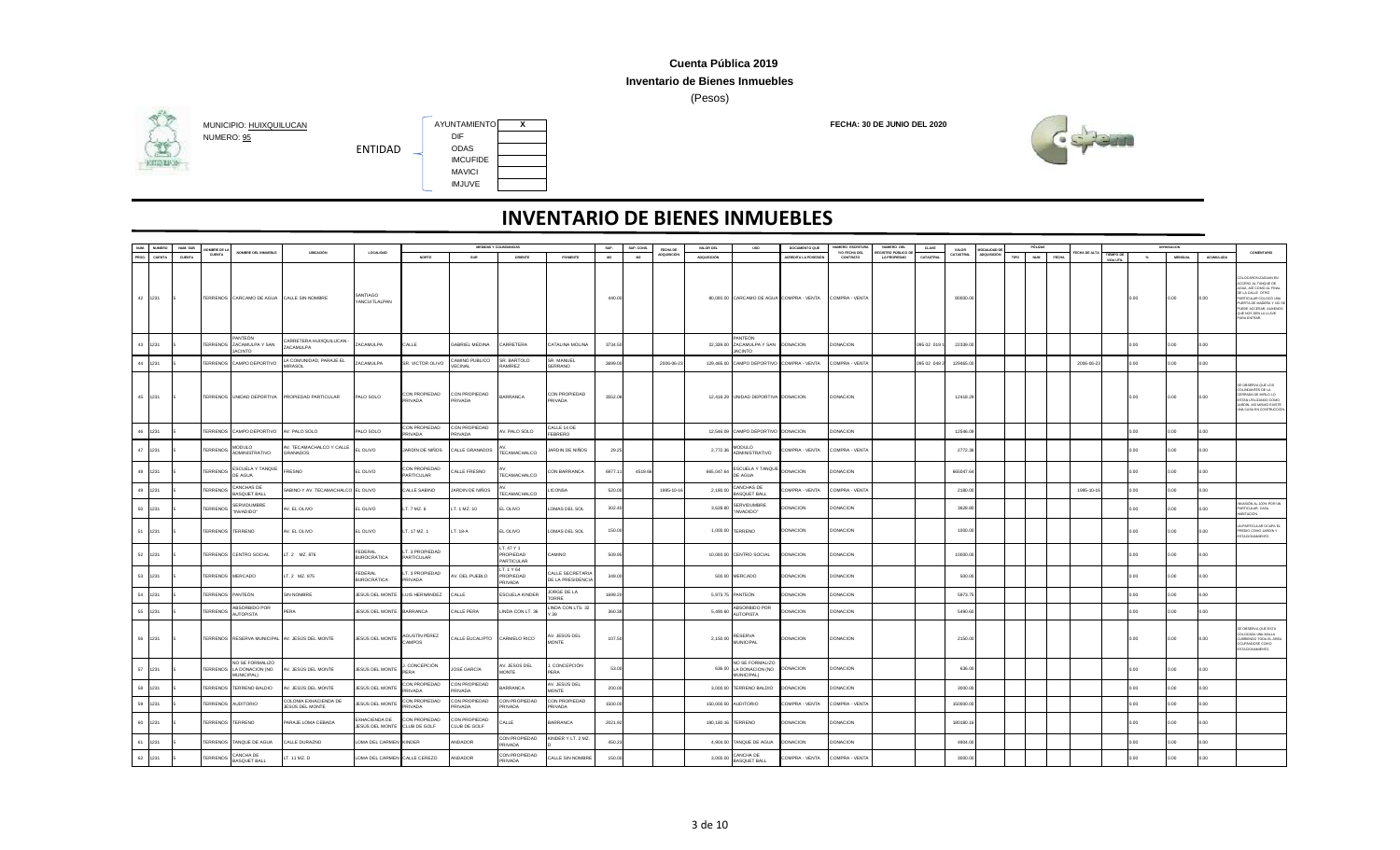### **Inventario de Bienes Inmuebles**

(Pesos)



## **HITGHING**

MUNICIPIO: <u>HUIXQUILUCAN</u><br>NUMERO: <u>95</u><br>NUMERO: <u>95</u> NUMERO: <u>95</u> DIF<br>
FNTIDAD ODAS ENTIDAD IMCUFIDE MAVICI IMJUVE

| NUM. | <b>NUMERO</b> | NUM, SUB      | MBRE DE L         |                          |                                                     |                                                        |                                      |                                           | MEDIDAS Y COLINDANCIAS                                                    |                                          | SUP.     | SUP. CONS. | FECHA DE           | VALOR DEL          | <b>USO</b>               | DOCUMENTO QUE       | NUMERO ESCRITURA          | NUMERO DEL                               | CLAVE     | VALOR     | <b>ODALIDAD</b> |      | PÓLIZA              |            |                        |          | <b>DEPRESADON</b> |                  |                                                                                                                                                                             |
|------|---------------|---------------|-------------------|--------------------------|-----------------------------------------------------|--------------------------------------------------------|--------------------------------------|-------------------------------------------|---------------------------------------------------------------------------|------------------------------------------|----------|------------|--------------------|--------------------|--------------------------|---------------------|---------------------------|------------------------------------------|-----------|-----------|-----------------|------|---------------------|------------|------------------------|----------|-------------------|------------------|-----------------------------------------------------------------------------------------------------------------------------------------------------------------------------|
| PROG | CUENTA        | <b>CUENTA</b> | CUENTA            | OMBRE DEL INMUEBLE       | UBICACIÓN                                           | LOCALIDAD                                              | <b>NORTE</b>                         | SUR                                       | ORIENTE                                                                   | PONENTE                                  | M2       | M2         | <b>ADQUISICIÓN</b> | <b>ADQUISICIÓN</b> |                          | ACREDITA LA POSESIÓ | Y/O FECHA DEL<br>CONTRATO | GISTRO PÚBLICO DE<br><b>LA PROPIEDAD</b> | CATASTRAL | CATASTRAL | ADQUISICIÓN     | TIPO | NUM<br><b>FECHA</b> | CHA DE ALT | TIEMPO DE<br>VIDA UTIL | $-26$    | <b>MENSUAL</b>    | <b>ACUMULADA</b> | COMENTARIO                                                                                                                                                                  |
| 63   | 1231          |               | <b>ERRENOS</b>    | PANTEON                  | AGUILAS                                             | SAN FERNANDO                                           | ALLE<br>HUIXQUILUCAN                 | CON PROPIEDAD<br><b>RIVADA</b>            | CON CERRADA<br>HUIXQUILUCAN                                               | ALLE AGUILAS                             | 5425.00  |            |                    |                    | 18,288.00 PANTEON        | DONACION            | <b>ONACION</b>            |                                          |           | 18288.0   |                 |      |                     |            |                        | 2.00     | n nn              | n nn             |                                                                                                                                                                             |
| 64   | 1231          |               | TERRENOS          | <b>AUDITORIO</b>         | <b>MUNICIONES</b>                                   | SAN FERNANDO                                           | LT. 23 Y 24                          | LT. 21                                    | LT. 2 Y 3                                                                 | ALLE MUNICIONES                          | 398.48   |            |                    | 600,000.00         | <b>AUDITORIO</b>         | COMPRA - VENTA      | COMPRA - VENTA            |                                          |           | 600000.0  |                 |      |                     |            |                        | 0.00     | n nn              | 0.00             |                                                                                                                                                                             |
|      |               |               |                   |                          |                                                     |                                                        |                                      |                                           |                                                                           |                                          |          |            |                    |                    |                          |                     |                           |                                          |           |           |                 |      |                     |            |                        |          |                   |                  |                                                                                                                                                                             |
|      | 65 1231       |               |                   | TERRENOS AREA VERDE      | CALLE DE LA AMARGURA, EL<br>MORAL Y EL JAZMIN       | FRACC. EL MORAL<br>Y EL JAZMIN                         | CON PROPIEDAD<br>PARTICULAR          | CON PROPIEDAD<br>PARTICULAR               | PROPIEDAD<br>PARTICULAR LT. 2, 3                                          | CALLE DE LA<br>AMARGURA                  | 11723.30 |            |                    |                    | 23,097.00 AREA VERDE     | DONACION            | DONACION                  |                                          |           | 23097.0   |                 |      |                     |            |                        | 0.00     | 0.00              | 0.00             | ASIÓN POR PARTE DE<br>ESIDENCIAL LAS GALIAS Y<br>CLUB IRLANDES DE<br><b>IQUETA</b>                                                                                          |
|      | 66 1231       |               | <b>TERRENOS</b>   | AREA VERDE Y<br>PARQUE   | AV. LOMAS DEL JAZMIN                                | BALCONES DE LA<br>HERRADURA                            | CALLE SIERRA<br>MADRE                | CALLE MONTE<br><b>JUSCO</b>               | V. LOMAS DEL<br><b>JAZMIN</b>                                             | CALLE SIERRA<br>MADRE                    | 5414.50  |            |                    | 43,316.00          | AREA VERDE Y<br>PARQUE   | DONACION            | DONACION                  |                                          |           | 43316.00  |                 |      |                     |            |                        | 0.00     | 0.00              | 0.00             |                                                                                                                                                                             |
| 67   | 1231          |               | <b>ERRENOS</b>    | AREA VERDE               | AV. LOMAS DEL JAZMIN                                | FRACC. BALCONES AV. LOMAS DEL<br>DE LA HERRADURA       | JAZMIN                               | <b><i>IONTE HIMALAYA</i></b>              | T. S/N MZ. 5                                                              | AREA DE DONACION                         | 720.0    |            |                    |                    | 8,761.76 AREA VERDE      | DONACION            | DONACION                  |                                          |           | 8761.7    |                 |      |                     |            |                        | $0.00 -$ | 0.00              | 0.00             |                                                                                                                                                                             |
|      | 68 1231       |               |                   | TERRENOS AREA VERDE      | T. 1 MZ. 9                                          | FRACC. BALCONES<br>DE LA HERRADURA                     | MONTE PARNASO                        | MINA DE PALO SOLO LT. 1 MZ. 9             |                                                                           | MINA DE PALO SOLO                        | 4440.00  |            |                    |                    | 8,880.00 AREA VERDE      | DONACION            | <b>DONACION</b>           |                                          |           | 8880 Q    |                 |      |                     |            |                        | 0.00     | 0.00              | 0.00             | ONSTRUCCIÓN DE UN<br>EDIFICIO "DESARROLLO<br>"ANONH"                                                                                                                        |
|      | 69 1231       |               |                   | TERRENOS AREA VERDE      | <b>BOSQUE DE QUIROGA</b>                            | FRACC. 2DA. SECC.<br>BOSQUES DE LA<br><b>HERRADURA</b> | RÍO HONDO                            | 22, 23 MZ. 27                             | LT. 27 MZ. 25 Y 1, 21, PASEO BOSQUE DE COL. FEDERAL<br>QUIROGA            | <b>BUROCRÁTICA</b>                       | 15889.59 |            |                    |                    | 33,779.00 AREA VERDE     | <b>DONACION</b>     | <b>DONACION</b>           |                                          |           | 33779.00  |                 |      |                     |            |                        | 0.00     | 0.00              | 0.00             | NVASIÓN POR EL<br>ROPIETARIO DE LA CASA<br>NO. 52. AL FINAL DE LA<br>ALLE SRIA, COMUNC. 1<br>RIO, EXISTEN<br><b>ROXIMADAMENTE 30</b><br>IVIENDAS EN<br>ROXIMADAMENTE 7000 M |
|      | 70 1231       |               |                   | TERRENOS AREA VERDE      | PASEO BOSQUE DE QUIROGA                             | FRACC. 2DA. SECC<br>BOSQUES DE LA<br>HERRADURA         | BOSQUE DE<br>QUIROGA                 | LT. 5, 6, 7, 8, 9, 10,<br>1 MZ. 35.       | BOSQUE DE<br>JIQUILPAN Y LTS. 1<br>16, 18, Y 21                           | ASEO BOSQUE DE<br><b>UIROGA</b>          | 8880.9   |            |                    |                    | 71,047.68 AREA VERDE     | <b>DONACION</b>     | DONACION                  |                                          |           | 71047.6   |                 |      |                     |            |                        | $0.00 -$ | 0.00              | 0.00             | WASIÓN POR EL<br>PROPIETARIO DE LA CASA<br>NO. 49, LO UTILIZA COMO<br>ARDÍN                                                                                                 |
|      | 71 1231       |               | TERRENOS BARRANCA |                          | PASEO BOSQUE DE QUIROGA                             | FRACC. 2DA. SECC<br>BOSQUES DE LA<br><b>HERRADURA</b>  | PASEO BOSQUE DE PASEO DEL<br>QUIROGA | MAYORAZGO                                 | LTS. DEL 10 AL 19<br>DE LA MZ. XXXIV                                      | LTS. 7, 8, 9, 10, 11<br>12 Y 13 MZ. XXIX | 27621.22 |            |                    |                    | 55,242.00 BARRANCA       | <b>DONACION</b>     | <b>DONACION</b>           |                                          |           | 55242.00  |                 |      |                     |            |                        | 0.00     | 0.00              | 0.00             | MASIÓN APROX. 2,000 M<br>POR UN PARTICULAR Y<br>COLINDANTES DE LA CALL<br>AYORAZGO LTS. 15, 16, 17<br>8, 19 Y 20 MZ 34.                                                     |
|      | 72 1231       |               | TERRENOS BARRANCA |                          | BOSQUE DE QUIROGA                                   | FRACC. BOSQUES<br>DE LA HERRADURA<br>2DA. SECC.        | BOSQUE DE<br>QUIROGA                 | QUIROGA                                   | PASEO BOSQUE DE LTS. DEL 1 AL 10 DE LT. 24, 26, 27, 28, 29<br>LA MZ. XLIV | MZ. XXXVIII                              | 17238.88 |            |                    |                    | 34,478.00 BARRANCA       | <b>DONACION</b>     | <b>DONACION</b>           |                                          |           | 34478.00  |                 |      |                     |            |                        | 0.00     | 0.00              | 0.00             | LPROPIETARIO DE LA CI<br>NO. 65 TIENE UNA INVASIÓN<br>PROX. 600 M2.                                                                                                         |
|      | 73 1231       |               |                   |                          | TERRENOS BALDIO, AREA VERDE PASEO DEL MAYORAZGO     | FRACC. 2DA.<br>SECC. BOSQUES DE<br>LA HERRADURA        | PASEO DEL<br>MAYORAZGO               | PASEO DEL<br>MAYORAZGO                    | <b>CAMELLON</b>                                                           | CAMELLON                                 | 1939.00  |            |                    | 15,512.00          | BALDIO, AREA<br>VERDE    | DONACION            | <b>DONACION</b>           |                                          |           | 15512.00  |                 |      |                     |            |                        | 0.00.    | 0.00              | 0.00             |                                                                                                                                                                             |
|      | 74 1231       |               |                   |                          | TERRENOS BALDIO, AREA VERDE PASEO DEL MAYORAZGO     | RACC. 2DA. SECC.<br>BOSQUES DE LA<br>HERRADURA         | ASEO DEL<br>MAYORAZGO                | BOSQUE DEL<br><b>MORRO</b>                | T. 12, MZ. 19                                                             | LT. 19 MZ. 18                            | 2814.00  |            |                    | 22,512.00          | BALDIO, AREA<br>VERDE    | DONACION            | <b>DONACION</b>           |                                          |           | 22512.0   |                 |      |                     |            |                        | 0.00.    | 0.00              | 0.00             | <b>EXISTE UN MURO</b><br>CONSTRUIDO DENTRO DE<br><b>ERIMETRO POR LA CASA</b><br>0.50                                                                                        |
|      | 75 1231       |               |                   |                          | TERRENOS BALDIO, AREA VERDE PASEO DEL MAYORAZGO     | FRACC. 2DA. SECC<br>BOSQUES DE LA<br><b>HERRADURA</b>  | PASEO DEL<br>MAYORAZGO               | PASEO DEL<br>MAYORAZGO                    | <b>AMELLON</b>                                                            | CAMELLON                                 | 1396.00  |            |                    | 11,168.00          | BALDIO, AREA<br>VERDE    | DONACION            | <b>DONACION</b>           |                                          |           | 11168.0   |                 |      |                     |            |                        | 0.00     | 0.00              | 0.00             |                                                                                                                                                                             |
|      | 76 1231       |               |                   |                          | TERRENOS BALDIO, AREA VERDE PASEO BOSQUE DE QUIROGA | RACC. 2DA. SECC.<br>BOSQUES DE LA<br><b>HERRADURA</b>  | RÍO HONDO                            | PASEO BOSQUE DE<br>QUIROGA                | LT. 2, MZ. XLII                                                           | LT. 3, MZ. XLII                          | 547.66   |            |                    | 4.381.28           | BALDIO, AREA<br>VERDE    | <b>DONACION</b>     | <b>DONACION</b>           |                                          |           | 4381.28   |                 |      |                     |            |                        | 0.00     | 0.00              | 0.00             | PROPIETARIO DE LA CA<br>40 152 COLOCÓ LIN ZAGLIA<br>EN SU TOTALIDAD DE LA<br>RESERVA, Y LO OCUPA<br>COMO JARDÍN Y GARAGE                                                    |
|      | 77 1231       |               |                   | TERRENOS AREA VERDE      | BOSQUE DE QUIROGA                                   | FRACC. 2DA. SECC.<br>BOSQUES DE LA<br><b>HERRADURA</b> | DE PARACHO                           | CERRADA BOSQUE PASEO BOSQUE DE<br>QUIROGA | LT. 4 MZ. XXXII                                                           | LT. 5, MZ. XXXII                         | 742.56   |            |                    |                    | 5,940.40 AREA VERDE      | <b>DONACION</b>     | <b>DONACION</b>           |                                          |           | 5940.40   |                 |      |                     |            |                        | 0.00     | 0.00              | 0.00             | L PROPIETARIO DE LA C<br>NO. 29, COLOCÓ UNA MALL<br><b>LREDEDOR DE TODO EL</b><br>REDIO, TENENDO UNA<br>NVASIÓN DEL 100%.                                                   |
|      | 78 1231       |               |                   | TERRENOS BALDIO EN RENTA | CERRADA BOSQUE DE<br>PARACHO                        | RACC. 2DA. SECC<br>BOSQUES DE LA<br><b>HERRADURA</b>   | RÍO HONDO                            | CERRADA BOSQUE<br>DE PARACHO              | T. 9, MZ. XXXIII                                                          | LT. 10, MZ. XXXIII                       | 455.60   |            |                    |                    | 4,480.00 BALDIO EN RENTA | <b>DONACION</b>     | <b>DONACION</b>           |                                          |           | 4480.00   |                 |      |                     |            |                        | 0.00     | 0.00              | 0.00             | L PROPIETARIO DE LA CA<br>NO. 20. INVADIÓ LA RESERVI<br>CON UNA CANCHA DE TENS<br>100%                                                                                      |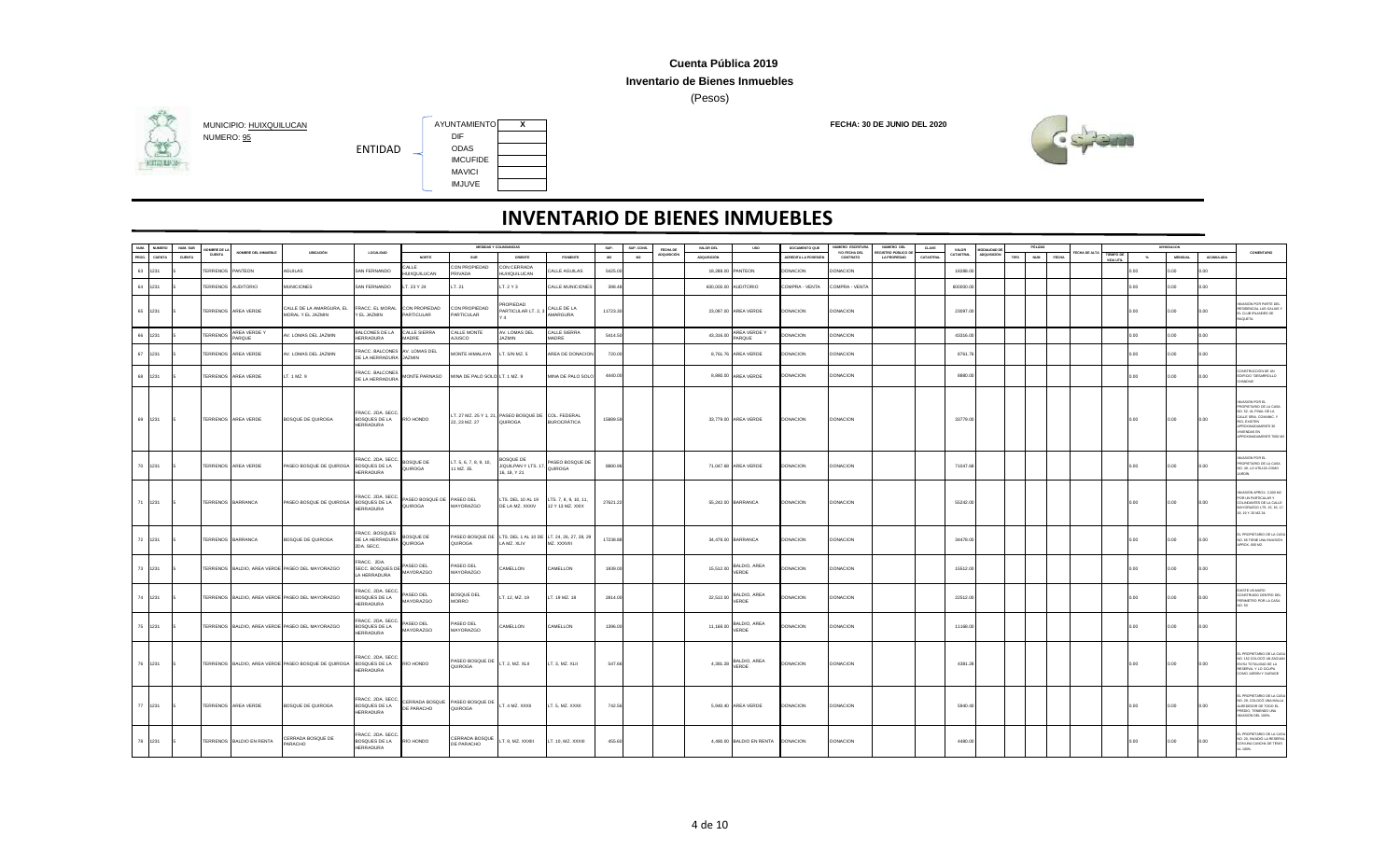### **Inventario de Bienes Inmuebles**

(Pesos)



**HITGHING** 



ENTIDAD

| NUM.<br><b>NUMERO</b> | NUM, SUB | OMBRE DE LA              |                                                                               |                           |                                               |                                                 |                                     | MEDIDAS Y COLINDANCIAS              |                             | SUP.     | SUP, CONS.     | FECHA DE           | VALOR DEL          | <b>USO</b>                                                                               | DOCUMENTO QUE       | <b>IUMERO ESCRITUR</b>    | NUMERO DEL                              | CLAVE        | VALOR     | <b>JODALIDAD DI</b> | PÓLIZAS            |       |            |                               |       |                |                  |                                                                                        |
|-----------------------|----------|--------------------------|-------------------------------------------------------------------------------|---------------------------|-----------------------------------------------|-------------------------------------------------|-------------------------------------|-------------------------------------|-----------------------------|----------|----------------|--------------------|--------------------|------------------------------------------------------------------------------------------|---------------------|---------------------------|-----------------------------------------|--------------|-----------|---------------------|--------------------|-------|------------|-------------------------------|-------|----------------|------------------|----------------------------------------------------------------------------------------|
| CUENTA                | CUENTA   | <b>CUENTA</b>            | NOMBRE DEL INMUEBLE                                                           | UBICACIÓN                 | LOCALIDAD                                     | NORTE                                           | SUR                                 | ORIENTE                             | PONENTE                     | M2       | M <sub>2</sub> | <b>ADQUISICIÓN</b> | <b>ADQUISICIÓN</b> |                                                                                          | ACREDITA LA POSESIÓ | Y/O FECHA DEL<br>CONTRATO | GISTRO PÚBLICO D<br><b>LA PROPIEDAD</b> | CATASTRAL    | CATASTRAL | ADQUISICIÓN         | <b>NUM</b><br>TIPO | FECHA | ECHA DE AL | <b>TIEMPO DE</b><br>VIDA ITTI | $-26$ | <b>MENSUAL</b> | <b>ACUMULADA</b> | COMENTARIO                                                                             |
| 79 1231               |          | TERRENOS                 | REA VERDE CON<br>ANDADOR                                                      | ASEO BOSQUE DE QUIROGA    | RACC. 2DA. SECO<br>BOSQUES DE LA<br>HERRADURA | ERRADA BOSQUE<br>E PARACHO                      | PASEO BOSQUE DE<br>QUIROGA          | T. 19 MZ. XXXII                     | T. 9, 10 Y 11 MZ.           | 906.1    |                |                    | 7,248.96           | AREA VERDE CON<br>ANDADOR                                                                | <b>DONACION</b>     | DONACION                  |                                         |              | 7248.9    |                     |                    |       |            |                               | 0.00  | 0.00           | 0.00             |                                                                                        |
| 80<br>1231            |          | <b>TERRENOS</b>          | BALDIO                                                                        | SOBRE AV. PALO SOLO       | CENTRO URBANO<br>A HERRADURA                  | V. PALO SOLO                                    | RACC. PALMAS<br><b>ALTAS</b>        | FRACCIONAMIENTO                     | FRACCIONAMIENTO             | 720.6    |                |                    |                    | <b>BALDIO</b>                                                                            | <b>DONACION</b>     | <b>DONACION</b>           |                                         |              |           |                     |                    |       |            |                               | 0.00  | 0.00           | 0.00             |                                                                                        |
| 81<br>1231            |          | <b>TERRENOS</b>          | AREA VERDE Y<br>ARQUE                                                         | OSQUE DE GRANADOS         | <b>RACC. BOSQUES</b><br><b>DE LAS LOMAS</b>   | T. 13 MZ. 86                                    | T. 17 MZ. 86 LT. 18                 | <b>BOSQUE DE</b><br><b>GRANADOS</b> | PASEO DE LOS<br>AHUEHUETES  | 4335.5   |                |                    | 108,748.83         | AREA VERDE Y<br>PARQUE                                                                   | <b>DONACION</b>     | DONACION                  |                                         |              | 108748.8  |                     |                    |       |            |                               | ) nn  | n nn           | n on             |                                                                                        |
| 82<br>1231            |          | FRRENOS                  | PARQUE                                                                        | BOSQUE DE AMBUES          | <b>RACC. BOSQUES</b><br>DE LAS LOMAS          | <b>IOSQUE DE</b><br>LERCES                      | CON PROPIEDAD<br><b>ARTICULAR</b>   | BOSQUE DE<br>ALERCES                | T. 1-A MZ. 83               | 7828.1   |                |                    | 174,220.00 PARQUE  |                                                                                          | <b>DONACION</b>     | DONACION                  |                                         |              | 174220.0  |                     |                    |       |            |                               | i ng  | n nn           | n on             |                                                                                        |
| 83<br>1231            |          | ERRENOS                  | AREA VERDE                                                                    | BOSQUE DE BALSAS          | RACC, BOSQUES<br>DE LAS LOMAS                 | BOSQUE DE<br><b>EDROS</b>                       | BOSQUE DE<br>GRANADOS               | BOSQUE DE BALSAS LT. 1 MZ. 47       |                             | 2949.1   |                |                    |                    | 64,882.00 AREA VERDE                                                                     | <b>DONACION</b>     | <b>DONACION</b>           |                                         |              | 64882.0   |                     |                    |       |            |                               | i ng  | 0.00           | 0.00             | <b>USTE UNA RESIDENCIA POR</b><br>L PROPIETARIO MANZUR.                                |
| 84<br>1231            |          | <b>TERRENOS</b>          | <b>IO LOCALIZADO</b><br>ABSORVIDO POR<br><b>JALIDAD</b>                       | BOSQUE PALMA DE DATIL     | RACC. BOSQUES<br>DE LAS PALMAS                | ON PROPIEDAD<br>RIVADA                          | CON PROPIEDAD<br><b>RIVADA</b>      | CON PROPIEDAD<br>PARTICULAR         | BOSQUE PALMA DE<br>DATIL    | 1482.4   |                |                    |                    | NO LOCALIZADO<br>19,271.00 ABSORVIDO POR<br>VIALIDAD                                     | DONACION            | DONACION                  |                                         |              | 19271.0   |                     |                    |       |            |                               | n n   | 0.00           | 0.00             |                                                                                        |
| 85<br>1231            |          | ERRENOS                  | TANQUE DE AGUA                                                                | OSQUE PALMA REAL          | <b>RACC. BOSQUES</b><br>DE LAS PALMAS         | LMA REAL                                        | T. 19, MZ. 11                       | BOSQUE PALMA<br><b>RFAI</b>         | CON PROPIEDAD<br>PARTICULAR | 153.4    |                |                    |                    | 3,190.86 TANQUE DE AGUA                                                                  | DONACION            | ONACION                   |                                         |              | 3190.8    |                     |                    |       |            |                               |       | 0.00           | 00               |                                                                                        |
| 86<br>1231            |          | ERRENOS                  | BALDIO                                                                        | BOSQUE PALMA DE DATIL     | FRACC. BOSQUES<br>DE LAS PALMAS               | ON PROPIEDAD<br><b>ARTICULAR</b>                | CON PROPIEDAD<br><b>PARTICULAR</b>  | BOSQUE PALMA DE<br>DATIL            |                             | 11023.47 |                |                    | 11,575.00 BALDIO   |                                                                                          | <b>DONACION</b>     | DONACION                  |                                         |              | 11575.00  |                     |                    |       |            |                               | 0.00  | 0.00           | 0.00             |                                                                                        |
| 87<br>1231            |          | <b>TERRENOS</b>          | ARDIN, POR<br>RELOTIFICACION Y<br>NO ES PROP. MPAL<br><b>DONACION ESTATAL</b> | BOSQUE PALMA CRIOLLA      | RACC. BOSQUES<br>DE LAS PALMAS                | BOSQUE PALMA<br><b>BRAVA</b>                    | D.F                                 | BOSQUE PALMA<br><b>BRAVA</b>        |                             | 290.7    |                |                    | 3.779.00           | <b>JARDIN POR</b><br>RELOTIFICACION <sup>*</sup><br>NO ES PROP. MPAL<br>DONACION ESTATAL | <b>DONACION</b>     | <b>DONACION</b>           |                                         |              | 3779.0    |                     |                    |       |            |                               | i ng  | 0.00           | n on             |                                                                                        |
| 88<br>1231            |          | TERRENOS                 | TANQUE Y OFICINAS                                                             | DEL RELOJ                 | FRACC.<br>RINCONADA DE LA<br><b>HERRADURA</b> | CON PROPIEDAD<br>PRIVADA LT. 21 MZ.             | CON PROPIEDAD<br>PRIVADA LT. 22 MZ. | CALLE DEL RELOJ                     | CON PROPIEDAD<br>PARTICULAR | 232.5    |                |                    |                    | 3,985.00 TANQUE Y OFICINAS DONACION                                                      |                     | DONACION                  |                                         |              | 3985.0    |                     |                    |       |            |                               | 0.00  | 0.00           | 0.00             | ASIÓN POR EL<br>ROPIETARIO DE LA CASA                                                  |
| 89<br>1231            |          | <b>TERRENOS</b>          | AREA VERDE<br><b>NVADIDA</b>                                                  | DEL RELOJ Y PROP. PRIVADA | FRACC.<br>RINCONADA DE LA<br>HERRADURA        | ON PROPIEDAD<br>RIVADA                          | CON LT. E MZ. XV                    | CON PROPIEDAD<br>PARTICULAR         | CON PROPIEDAD<br>PRIVADA    | 1880.4   |                |                    | 4,950.00           | AREA VERDE<br><b>INVADIDA</b>                                                            | <b>DONACION</b>     | <b>DONACION</b>           |                                         |              | 4950.0    |                     |                    |       |            |                               | 0.00  | 0.00           | 0.00             | OPIETARIOS DE LOS LTS<br>1, 2, 3, 4, 5 Y 8, INVADEN UNA<br>ACCIÓN.                     |
| 90<br>1231            |          | TERRENOS                 | <b>JARDIN</b>                                                                 | COLINDA CON PUENTE        | FRACC. LOMAS<br>ANAHUAC                       | ONA FEDERAL                                     | RIO                                 | PUENTE                              | RIO Y ZONA<br>FEDERAL       | 344.4    |                |                    | 5,325.00 JARDIN    |                                                                                          | DONACION            | DONACION                  |                                         |              | 5325.0    |                     |                    |       |            |                               | 0.00  | 0.00           | 0.00             |                                                                                        |
| 91<br>1231            |          | <b>TERRENOS</b>          | JARDIN, MODULO DE<br>POLICIA                                                  | ANAHLIAC                  | FRACC. LOMAS<br>ANAHUAC                       | ALLE ANAHUAC                                    | CALLE ECONOMIA<br>AV. UNIVERSIDAD   | CALLE ANAHUAC                       | ALLE ANAHUAC                | 2260.8   |                |                    | 27,120.00          | JARDIN, MODULO<br>DE POLICIA                                                             | <b>DONACION</b>     | <b>DONACION</b>           |                                         |              | 27120.0   |                     |                    |       |            |                               | ) OO  | n nn           | n on             | A LROS WORKA<br>OLOCACIÓN DE LIN<br>ABINETE DE TELMEX                                  |
| 92<br>1231            |          | <b>TERRENOS</b>          | AREA VERDE Y<br>PAROUF                                                        | DE DERECHO                | FRACC. LOMAS<br>OALIHANA                      | T. 1 Y MZ. 2                                    | AV. LOMAS<br>OALIHANA               | ZONA FEDERAL R                      | CALLE DERECHO               | 382.5    |                |                    | 4,591.0            | AREA VERDE Y<br>PAROUF                                                                   | DONACION            | <b>JONACION</b>           |                                         |              | 4591.0    |                     |                    |       |            |                               |       | 0.00           | LOC              |                                                                                        |
| 93<br>1231            |          | <b>TERRENOS</b>          | BALDIO BARRANCA                                                               | ODONTOLOGÍA               | <b>RACC. LOMAS</b><br>ANAHUAC                 | ON PROPIEDAD<br>ARTICULAR                       | <b>DDONTOLOGÍA</b>                  | CON PROPIEDAD<br>PARTICULAR         | CON PROPIEDAD<br>PARTICULAR | 18428.04 |                |                    |                    | 36,841.00 BALDIO BARRANCA                                                                | <b>DONACION</b>     | <b>ONACION</b>            |                                         |              | 36841.0   |                     |                    |       |            |                               | 0.00  | 0.00           | 0.00             |                                                                                        |
| 94<br>1231            |          |                          | TERRENOS BALDIO AREA VERDE DE DERECHO                                         |                           | FRACC. LOMAS<br>ANAHUAC                       | ZONA FEDERAL                                    | CALLE DE DERECHO LT. 33 MZ. 2       |                                     | PUENTE                      | 540.2    |                |                    | 6,842.00           | BALDIO AREA<br>VERDE                                                                     | <b>DONACION</b>     | <b>DONACION</b>           |                                         |              | 6842.0    |                     |                    |       |            |                               | 0.00  | 0.00           | 0.00             | PROPIETARIO DE LA CAS<br>NO. 66, LO UTILIZA COMO<br>CCESO Y GARAGE<br>VADIENDO EL 50%. |
| 95<br>1231            |          | ERRENOS                  | BALDIO AREA VERDE DE DERECHO                                                  |                           | FRACC. LOMAS<br>MAHUAC                        | m                                               | ALLE DE DERECHO PUENTE              |                                     | T. 1 MZ. 17                 | 611.54   |                |                    | 7,410.00           | BALDIO AREA<br>VERDE                                                                     | <b>DONACION</b>     | <b>JONACION</b>           |                                         |              | 7410.00   |                     |                    |       |            |                               |       | 0.00           | ) nn             |                                                                                        |
| 96<br>1231            |          | TERRENOS                 | <b>BARRANCA</b>                                                               | AV. UNIVERSIDAD           | FRACC. LOMAS<br>ANAHUAC                       | V. UNIVERSIDAD                                  | CON PROPIEDAD<br><b>PARTICULAR</b>  | W. UNIVERSIDAD                      | LT. 2 MZ. 13 H              | 12898.1  |                |                    |                    | 154,778.00 BARRANCA                                                                      | <b>DONACION</b>     | DONACION                  |                                         |              | 154778.0  |                     |                    |       |            |                               | ) nn  | n nn           | n on             |                                                                                        |
| 97 1231               |          | <b>TERRENOS BARRANCA</b> |                                                                               | AV. LOMAS ANAHUAC         | RACC. LOMAS<br>ANAHUAC                        | <b>NV. LOMAS</b><br>ANAHUAC                     | CON PROPIEDAD<br>PARTICULAR         | T. 14 Y 1 MZ. 6                     | CON PROPIEDAD<br>PARTICULAR | 11931.7  |                |                    |                    | 143,181.00 BARRANCA                                                                      | <b>DONACION</b>     | <b>DONACION</b>           |                                         | 095 10 631 0 | 143181.0  |                     |                    |       |            |                               | 0.00  | 0.00           | 0.00             | SR, LUIS MESA, PUSO U<br>IVERO EN UNA SUPERFICIE<br>PROXIMADA DE 2000 M2               |
| 98<br>1231            |          | <b><i>ERRENOS</i></b>    | BARRANCA                                                                      | CON PUENTE                | RACC. LOMAS<br>ANAHUAC                        | ONA FEDERAL Y<br>OLINDANCIA<br><b>ARTICULAR</b> | ZONA FEDERAL                        | CON PROPIEDAD<br>PARTICULAR         | UENTE                       | 5264.2   |                |                    |                    | 39,171.00 BARRANCA                                                                       | <b>DONACION</b>     | DONACION                  |                                         |              | 39171.0   |                     |                    |       |            |                               |       | 0.00           |                  |                                                                                        |
| 99<br>1231            |          | ERRENOS                  | BARRANCA                                                                      | COLINDANCIA PARTICULAR    | <b>FRACC. LOMAS</b><br>MAHUAC                 | ON PROPIEDAD<br>RTICULAR                        | ZONA FEDERAL Y/O<br><b>ESTATAL</b>  | T. 1,2,3                            | CON PROPIEDAD<br>ARTICULAR  | 4592.1   |                |                    |                    | 54 746 00 BARRANCA                                                                       | DONACION            | <b>JONACION</b>           |                                         |              | 54746.0   |                     |                    |       |            |                               |       | ) OO           | m                |                                                                                        |
| 100 1231              |          | <b>TERRENOS</b>          | AREA VERDE JUNTO<br><b>L PUENTE</b>                                           | V. UNIVERSIDAD ANAHUAC    | RACC. LOMAS<br>MAHUAC                         | ALLE DE DERECHO CONTABILIDAD                    |                                     | V. UNIVERSIDAD<br>NAHUAC            | T. 1 Y 19 MZ. 16            | 1023.5   |                |                    | 12,280.00          | AREA VERDE JUNT<br>AL PUENTE                                                             | <b>DONACION</b>     | DONACION                  |                                         |              | 12280.0   |                     |                    |       |            |                               | 0.00  | 0.00           | 0.00             | <b>NISTE LA CONSTRUCCIÓN</b><br>DE UN LOTE POR LA CALLE<br>ONTABILIDAD.                |
| 101 1231              |          | TERRENOS CON LA          | AREA PERMUTADA<br>UNIVERSIDAD                                                 | AV. ECONOMIA              | FRACC. LOMAS<br>ANAHUAC                       | ADMINISTRACIÓN<br><b>DE EMPRESAS</b>            | AV. ECONOMIA                        | LTS. 15 Y 25, MZ. 14                | ZONA FEDERAL Y/O<br>ESTATAL | 4873.7   |                |                    | 28.303.84 CON LA   | AREA PERMUTADA<br>UNIVERSIDAD                                                            | <b>DONACION</b>     | <b>DONACION</b>           |                                         |              | 28303.8   |                     |                    |       |            |                               | 00.0  | 0.00           |                  |                                                                                        |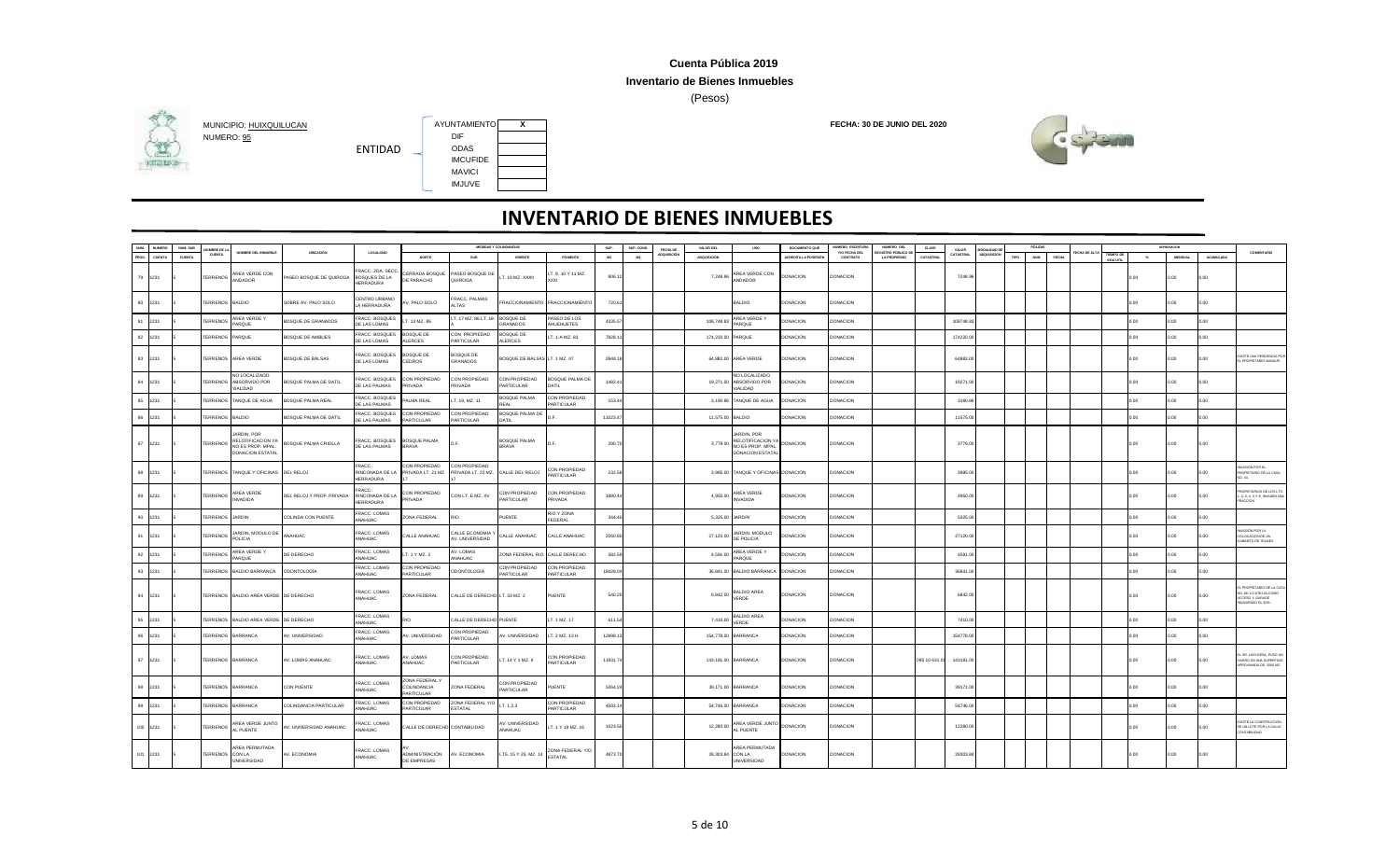#### **Inventario de Bienes Inmuebles**

(Pesos)



## **HITGHING**



| NUM.  | NUMERO        | NUM. SUB      | OMBRE DE LA           |                                                                    |                                                           |                                         |                                             |                                                    | MEDIDAS Y COLINDANCIAS                                                                  |                                                      | SUP.    | SUP. CONS. | FECHA DE    | VALOR DEL          | <b>USO</b>                                                       | DOCUMENTO QUE       | NUMERO ESCRITUR                  | NUMERO DEL                         | CLAVE         | VALOR            | ODALIDAD D  |      |                            |                    |                        |        |                |                  |                                                                                                       |
|-------|---------------|---------------|-----------------------|--------------------------------------------------------------------|-----------------------------------------------------------|-----------------------------------------|---------------------------------------------|----------------------------------------------------|-----------------------------------------------------------------------------------------|------------------------------------------------------|---------|------------|-------------|--------------------|------------------------------------------------------------------|---------------------|----------------------------------|------------------------------------|---------------|------------------|-------------|------|----------------------------|--------------------|------------------------|--------|----------------|------------------|-------------------------------------------------------------------------------------------------------|
| PROG. | <b>CUENTA</b> | <b>CUENTA</b> | CUENTA                | NOMBRE DEL INMUEBLE                                                | UBICACIÓN                                                 | LOCALIDAD                               | NORTE                                       | SUR                                                | ORIENTE                                                                                 | PONENTE                                              | M2      | M2         | ADQUISICIÓN | <b>ADQUISICIÓN</b> |                                                                  | ACREDITA LA POSESIÓ | <b>Y/O FECHA DEL</b><br>CONTRATO | FOISTRO PÚBLICO DI<br>LA PROPIEDAD | CATASTRAL     | <b>CATASTRAL</b> | LOQUISICIÓN | TIPO | <b>NUM</b><br><b>FECHA</b> | <b>ECHA DE ALT</b> | TIEMPO DE<br>VIDA UTIL | $\sim$ | <b>MENSUAL</b> | <b>ACUMULADA</b> | COMENTARIO                                                                                            |
|       | 102 1231      |               | <b><i>ERRENOS</i></b> | AREA VERDE                                                         | DE DERECHO                                                | RACC. LOMAS<br><b>NAHUAC</b>            | ALLE DE DERECHO CALLE ANAHUAC               |                                                    | . 15, MZ. 10, LT.<br>MZ. 12                                                             | <b>6 AV. UNIVERSIDAD</b><br>ANAHLIAC.                | 1060.0  |            |             | 12,720.00          | AREA VERDE                                                       | <b>DONACION</b>     | <b>DONACION</b>                  |                                    |               | 12720.00         |             |      |                            |                    |                        | 2.00   | 0.00           | n nn             | COLINDANTES DE LA<br>ASA NO. 66 LO INVADE CO.<br>ARDÎN Y<br>STACIONAMIENTO.                           |
|       | 103 1231      |               | <b>ERRENOS</b>        | <b>SERVIDUMBRE</b><br>ARRENDADA                                    | V. LOMAS ANAHUAC                                          | RACC. LOMAS<br><b>NAHUAC</b>            | LTS. 13 Y 84 DE LA<br>MZ. 9                 | LTS. 10 Y 85 DE LA<br>AZ.9                         | AV. LOMAS<br>ANAHUAC                                                                    | AV. UNIVERSIDAD<br>ANAHUAC                           | 980.25  |            |             | 11,763.00          | SERVIDUMBRE<br>ARRENDADA                                         | <b>DONACION</b>     | <b>DONACION</b>                  |                                    |               | 11763.00         |             |      |                            |                    |                        | n nn   | 0.00           | o oo             |                                                                                                       |
|       | 104 1231      |               |                       | TERRENOS AREA VERDE                                                | AV. LOMAS ANAHUAC                                         | RACC. LOMAS<br><b>NAHUAC</b>            |                                             | T. 5 Y 90 DE LA MZ. LT. 4 Y 91 DE LA MZ. AV. LOMAS | ANAHUAC                                                                                 | CALLE INGENIERIA<br>CIVIL                            | 562.1   |            |             |                    | 6,026.00 AREA VERDE                                              | <b>DONACION</b>     | <b>DONACION</b>                  |                                    |               | 6026.00          |             |      |                            |                    |                        | 0.00   | 0.00           | 0.00             | L PROPIETARIO DE LA CAS<br>0. 22. INVADIÓ LA<br>SERVIDUMBRE DE LA AV.<br>OMAS ANAHUAC.                |
|       | 105 1231      |               | TERRENOS              | SERVIDUMBRE DE<br>PASO                                             | <b>PSICOLOGÍA</b>                                         | FRACC. LOMAS<br>ANAHUAC                 | <b>SICOLOGÍA</b>                            | ZONA FEDERAL RIO LT. 11, MZ. 7                     |                                                                                         | LT. 10, MZ. 7                                        | 256.4   |            |             | 4,270.00           | SERVIDUMBRE DE<br>PASO                                           | DONACION            | <b>DONACION</b>                  |                                    |               | 4270.00          |             |      |                            |                    |                        | n nn   | 0.00           | o oo             | LIC. IGLESIAS LO INVADIO<br>EN SU TOTALIDAD CON UN<br>CONSTRUCCIÓN.                                   |
|       | 106 1231      |               |                       | TERRENOS AREA VERDE                                                | CERRADA DE MEDICINA                                       | RACC. LOMAS<br>NAHUAC                   | CERRADA DE<br><b>MEDICINA</b>               | T. 27, MZ. 1                                       | CERRADA DE<br><b>MEDICINA</b>                                                           | ZONA FEDERAL                                         | 486.33  |            |             |                    | 11.384.50 AREA VERDE                                             | <b>DONACION</b>     | <b>DONACION</b>                  |                                    |               | 11384.50         |             |      |                            |                    |                        | n nn   | 0.00           | 0.00             | A LINEVERSIDAD ANAH IA<br>LO TIENE INVADIDO, LO<br>JTILIZA COMO JARDÍN.                               |
|       | 107 1231      |               |                       | MITAD AREA VERDE<br>TERRENOS Y MITAD INVADIDA<br>GARAGE            | AV. LOMAS ANAHUAC                                         | FRACC. LOMAS<br>ANAHUAC                 | AV. LOMAS<br>ANAHUAC                        | CALLE PSICOLOGÍA LT. 12 MZ. 6                      |                                                                                         | LT. 11 MZ. 6                                         | 280.7   |            |             |                    | MITAD AREA VERDE<br>4,620.00 Y MITAD INVADIDA DONACION<br>GARAGE |                     | <b>DONACION</b>                  |                                    |               | 4620.00          |             |      |                            |                    |                        | 0.00   | 0.00           | 0.00             | PROPIETARIO CASA NO<br>4, LO INVADIÓ EN SU<br>OTALIDAD COLOCANDO LI<br>BARDA Y LO USA COMO<br>IARDÍN. |
|       | 108 1231      |               | <b>TERRENOS</b>       | <b>ERRENO, INVADIDO</b><br>POR UN CAPITAN<br>DESDE HACE 15<br>AÑOS | AV. LOMAS ANAHUAC                                         | RACC. LOMAS<br><b>NAHUAC</b>            | AV. LOMAS<br>ANAHUAC                        | CON PROPIEDAD<br>PARTICULAR                        | LT. 9 MZ. 7-A                                                                           | LT. 8 MZ. 7-A                                        | 369.3   |            |             | 4.332.00           | TERRENO,<br>INVADIDO POR UN<br>CAPITAN DESDE<br>HACE 15 AÑOS     | <b>DONACION</b>     | <b>DONACION</b>                  |                                    |               | 4332.00          |             |      |                            |                    |                        | 0.00   | 0.00           | 0.00             | L PARTICULAR DEL LT. 13<br>TIENE INVADIDO.                                                            |
|       | 109 1231      |               | <b>TERRENOS</b>       | ABSORBIDA POR<br>OBRAS DEL PUENTE                                  | FUENTE DE ANAHUAC<br>SECCION CUMBRES                      | FRACC.<br>TECAMACHALCO                  | LOTE 4                                      | ZONA VERDE                                         | <b>FUENTE DE</b><br>ANAHUAC                                                             | CON LINDEROS                                         | 530.00  |            |             | 652,497.66         | ABSORBIDA POR<br>OBRAS DEL PUENTE                                | COMPRA - VENTA      | COMPRA - VENTA                   |                                    |               | 652497.66        |             |      |                            |                    |                        | 0.00   | 0.00           | o oo             |                                                                                                       |
|       | 110 1231      |               | <b>TERRENOS</b>       | AREA VERDE<br><b>INVADIDA</b>                                      | COLINDANCIA PARTICULAR                                    | FRACC. LOMAS DEL CON PROPIEDAD<br>OLIVO | PARTICULAR                                  | CON PROPIEDAD<br><b>PARTICULAR</b>                 | LT. 1 MZ. 1, LT. 1 MZ.                                                                  |                                                      | 5293.7  |            |             | 10,588.00          | AREA VERDE<br><b>INVADIDA</b>                                    | <b>DONACION</b>     | <b>DONACION</b>                  |                                    |               | 10588.0          |             |      |                            |                    |                        | 0.00   | 0.00           | 0.00             | WASIÓN CON CERCA<br>ERIMETRAL QUE DIVIDE L<br>MITAD DEL PREDIO Y SE<br>ENCLIENTRA UNA CHOZA           |
|       | 111 1231      |               |                       | AREA VERDE<br>TERRENOS ARRENDADA,<br>POSECION                      | COLINDANCIA PARTICULAR                                    | LOMAS DEL OLIVO                         | LT. 13, MZ. 4 Y LT. 6 CON PROPIEDAD<br>M7 5 | PARTICULAR                                         | CON PROPIEDAD<br>PARTICULAR                                                             | LT. 12, MZ. 4                                        | 1524.6  |            |             |                    | AREA VERDE<br>22,870.20 ARRENDADA,<br>POSESION                   | <b>DONACION</b>     | <b>DONACION</b>                  |                                    |               | 22870.20         |             |      |                            |                    |                        | n nn   | 0.00           | o oo             | JASIÓN POR FL<br>PROPIETARIO CASA NO. 3<br>COLOCANDO MALLA AL 50%<br><b>DEL PREDIO.</b>               |
|       | 112 1231      |               | <b>TERRENOS</b>       | AREA VERDE CON<br>INVASIÓN                                         | BARRANCA DE LA PALMA<br>PROP. FED.                        | FRACC. LOMAS DEL CON PROPIEDAD          | PARTICULAR                                  | BARRANCA DE LA<br>PAI MA                           | CON PROPIEDAD<br>PARTICULAR                                                             | T. 126, 127, 128, 129<br>Y 130 MZ, S/N               | 13082.9 |            |             | 26,166.00          | AREA VERDE CON<br>INVASIÓN                                       | <b>DONACION</b>     | <b>DONACION</b>                  |                                    |               | 26166.00         |             |      |                            |                    |                        | n nn   | 0.00           | o oo             | VASIÓN POR EL<br>PROPIETARIO DE LA CASA<br>NO. 44. CON SUP, APROX 20                                  |
|       | 113 1231      |               |                       | AREA VERDE,<br>TERRENOS PARQUE Y TANQUE<br>DE AGUA                 | ZONA VERDE                                                | FRACC. LOMAS DEL CON PROPIEDAD          | FEDERAL                                     | CON LT. 21, MZ. S/N ZONA VERDE                     |                                                                                         | <b>BARRANCA DE</b><br>LORETO PROP.<br><b>FEDERAL</b> | 2718.83 |            |             |                    | AREA VERDE<br>5,438.00 PARQUE Y TANQUE DONACION<br>DE AGUA       |                     | <b>DONACION</b>                  |                                    |               | 5438.00          |             |      |                            |                    |                        | n nn   | 0.00           | o oo             |                                                                                                       |
|       | 114 1231      |               | <b>ERRENOS</b>        | AMPLIACION DEL<br>ANTEON SAN<br>CRISTÓBAL<br>TEXCALUCAN            | NMUEBLE DENOMINADO<br>MEXILLO", SOBRE LA AV.<br>PRINCIPAL | AN CRISTÓRAL<br><b>EXCALUCAN</b>        |                                             |                                                    |                                                                                         |                                                      |         |            | 2008-07-1   | 3,523,880.00       | AMPLIACION DEL<br>PANTEON SAN<br>CRISTÓBAL<br><b>TEXCALUCAN</b>  | COMPRA - VENTA      | COMPRA - VENTA                   |                                    |               | 3523880.00       |             |      |                            | 2008-07-1          |                        | 0.00   | 0.00           | 0.00             |                                                                                                       |
|       | 115 1231      |               |                       | RESERVA MUNICIPA                                                   | CARR. SAN RAMON, PARAJE<br>"EL CARBONERO"                 | <b>SAN RAMON</b>                        | PLACIDO GARCIA<br><b>GUTIERREZ</b>          | CARR. HUIX-SAN<br><b>MOMA5</b>                     | RICARDO REYES<br>ZANABRIA                                                               | AREA DE DONACION                                     | 449.4   |            | 2009-07-3   | 89,070.00          | <b>RESERVA</b><br>MUNICIPAL                                      | DONACION            | DONACION                         |                                    | 095 06 098 2  | 89070.00         |             |      |                            | 2009-07-3          |                        |        |                |                  | ASIÓN EN SU TOTALIDAD<br>POR EL C. PLACIDO GARCÍA                                                     |
|       | 116 1231      |               |                       | AMPLIACION DE LA<br>VIA PUBLICA                                    | CALLE CEDRO, PARAJE "EL<br>CASTILLO*                      | <b>GNACIO ALLENDE</b>                   |                                             |                                                    |                                                                                         | JUAN ESCOBAR<br>MARTINEZ                             | 154.00  | 154.00     | 2009-07-3   | 5,000.00           | AMPLIACION DE LA<br>VIA PUBLICA                                  | <b>DONACION</b>     | <b>JONACION</b>                  |                                    |               | 5000.00          |             |      |                            | 2009-07-3          |                        |        |                |                  |                                                                                                       |
|       | 117 1231      |               |                       | TERRENOS UNIDAD DEPORTIVA                                          | PARAJE "MILPA APOLONIO" O<br>"MILPA DE APOLO"             | ZACAMULPA                               | AGAPITO<br><b>HERMENEGILDO</b>              | MANUEL ROJAS<br>GONZALEZ                           | CANDELARIO<br>MEDINA, BENITO<br><b>IGLESIAS Y</b><br><b>BERNARDINO</b><br><b>FLORES</b> | MANUEL ROJAS<br>GONZALEZ, HOY<br>MANUEL GRANADA      | 2030.00 |            | 2009-07-31  |                    | 312,000.00 UNIDAD DEPORTIVA 766 VOL. 936                         |                     | 766 VOL. 936                     |                                    | 095 05 025 20 | 312000.00        |             |      |                            | 2009-07-3          |                        | 0.00   | 0.00           | 0.00             |                                                                                                       |
|       | 118 1231      |               |                       | ERRENOS FOSA SEPTICA                                               | T. C MZ. 3, CALLE DE LOS<br>CEDROS                        | L GUARDA                                | TERRENO<br>ARTICULAR                        | R. BETANCOURT                                      | TERRENOS DE SAN<br>CRISTÓBAL                                                            | CALLE LOS CEDROS                                     | 300.0   |            | 2009-07-2   | 49,251.00          | <b>FOSA SEPTICA</b>                                              | <b>DONACION</b>     | DONACION                         |                                    |               | 49251.0          |             |      |                            | 2009-07-3          |                        |        | n nn           | n n              |                                                                                                       |
|       | 119 1231      |               |                       | AMPLIACION DEL<br>ERRENOS PANTEÓN "CAMPO<br>SANTO*                 | PARAJE "EL NIETO" Y "PEDAZO SAN BARTOLOMÊ<br>DE MONTE"    | COATEPEC                                |                                             |                                                    | CAMPO SANTO                                                                             |                                                      | 1755.00 |            | 2009-07-3   |                    | AMPLIACION DEL<br>278,298.00 PANTEÓN "CAMPO<br>SANTO"            | <b>DONACION</b>     | <b>DONACION</b>                  |                                    |               | 278298.00        |             |      |                            | 2009-07-31         |                        | 0.00   | 0.00           | 0.00             |                                                                                                       |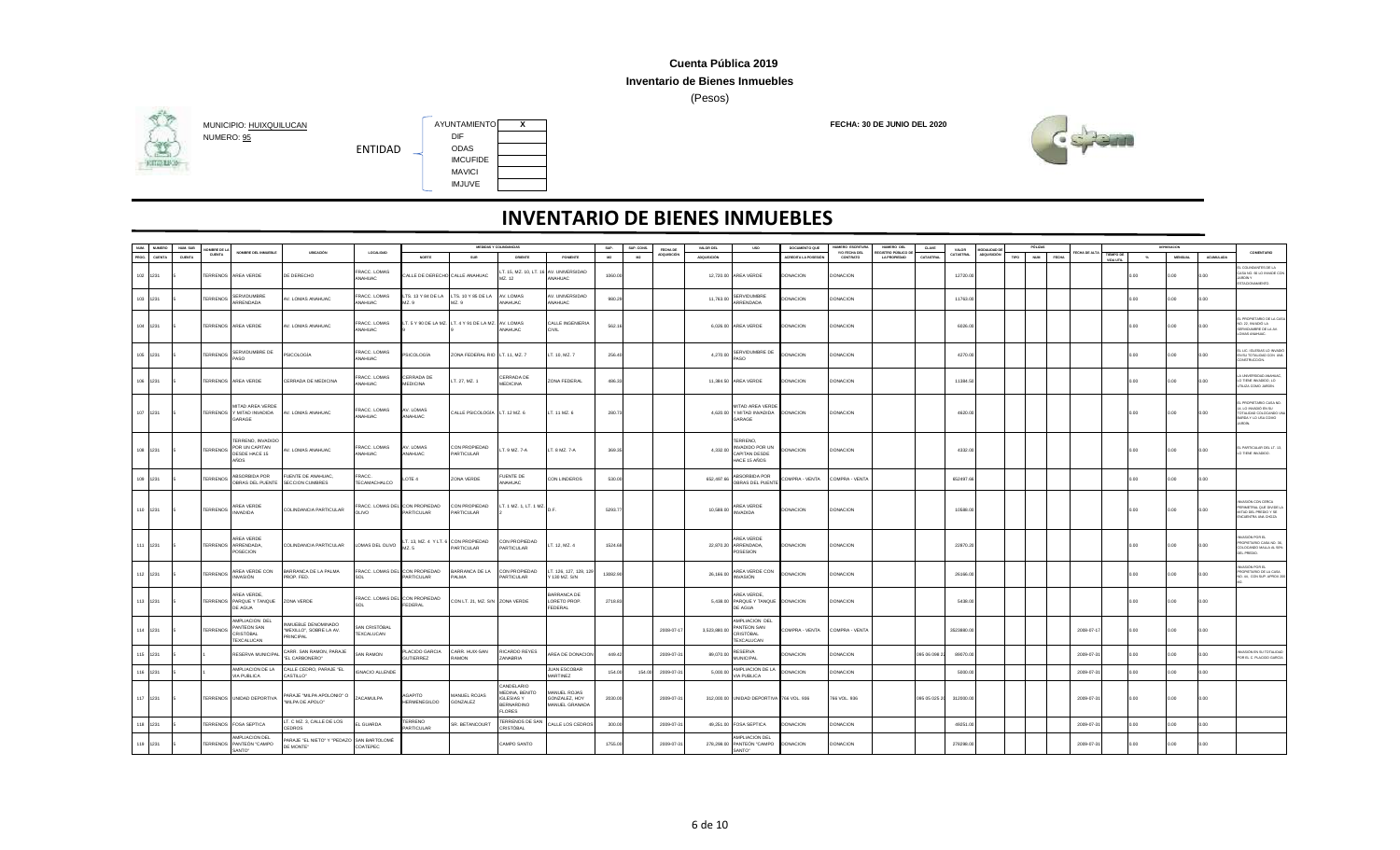### **Inventario de Bienes Inmuebles**

(Pesos)



# NUMERO: <u>95</u> DIF<br>
ENTIDAD DIAS

**HITGHING** 



ENTIDAD

| NUM.  |               | NUM. SUB |                  |                                                                            |                                                    |                                  |                                                                  |                                                  | MEDIDAS Y COLINDANCIAS               |                                   | SUP.     | SUP. CONS      |                         | VALOR DEL    | <b>USO</b>                                                      | DOCUMENTO QUE                                               | NUMERO ESCRITUR           | NUMERO DEL                         | CLAVE                 |                           |                               |      |                     |              |                        |        |                |            |                                                                                                                                                                         |
|-------|---------------|----------|------------------|----------------------------------------------------------------------------|----------------------------------------------------|----------------------------------|------------------------------------------------------------------|--------------------------------------------------|--------------------------------------|-----------------------------------|----------|----------------|-------------------------|--------------|-----------------------------------------------------------------|-------------------------------------------------------------|---------------------------|------------------------------------|-----------------------|---------------------------|-------------------------------|------|---------------------|--------------|------------------------|--------|----------------|------------|-------------------------------------------------------------------------------------------------------------------------------------------------------------------------|
| PROG. | <b>CUENTA</b> | CUENTA   | CUENTA           | NOMBRE DEL INMUERLE                                                        | <b>URICACIÓN</b>                                   | <b>LOCALIDAD</b>                 | NORTE                                                            | SUR                                              | ORIENTE                              | PONENTE                           | M2       | M <sub>2</sub> | FECHA DE<br>ADQUISICIÓN | ADQUISICIÓN  |                                                                 | <b>ACREDITA LA POSESIÓ!</b>                                 | Y/O FECHA DEL<br>CONTRATO | EGISTRO PÚBLICO DE<br>LA PROPIEDAD | CATASTRAL             | VALOR<br><b>CATASTRAL</b> | <b>GRALIDAD</b><br>ADQUISICIÓ | TIPO | NUM<br><b>FECHA</b> | FECHA DE ALT | TIEMPO DE<br>VIDA UTIL | $\sim$ | <b>MENSUAL</b> | ACUMULADA  | COMENTARIO                                                                                                                                                              |
|       | 120 1231      |          |                  | TERRENOS VIA PUBLICA                                                       | PARAJE LA PALMA                                    | SAN JOSÉ<br><b>HUILOTEAPAN</b>   | ANGEL GARCIA<br>(FINADO)                                         | ENATO MORENO<br><b>GUTIERREZ</b>                 | <b>MARIA DE JESUS</b><br>ARCE MORENO | <b>ESCUELA PRIMARIA</b><br>RURAL  | 449.92   | 449.92         | 2009-07-3               |              | 412,240.00 VIA PUBLICA                                          | <b>DONACION</b>                                             | <b>DONACION</b>           |                                    | 095 06 083 2          | 412240.0                  |                               |      |                     | 2009-07-3    |                        | 0.00   | 0.00           | 0.00       |                                                                                                                                                                         |
|       | 121 1233      |          | <b>EDIFICIOS</b> | <b>AUDITORIO</b><br>MUNICIPAL                                              | CAMINO A ZACAMULPA,<br>PARAJE EL BOJI S/N          | SAN JACINTO                      | CAMINO A<br>ZACAMULPA<br>PARAJE EL BOJI                          | PROPIEDAD<br>RIVADA                              | PROPIEDAD<br><b>RIVADA</b>           | PROPIEDAD<br>PRIVADA              | 495.00   |                |                         |              | OIROTION<br>MUNICIPAL                                           | DONACION                                                    | DONACION                  |                                    |                       |                           |                               |      |                     |              | 50                     | 0.02   | 0.00           | 0.00       |                                                                                                                                                                         |
|       | 122 1233      |          | <b>EDIFICIOS</b> | DIFICIO PUBLICO O<br>COMERCIAL<br>(AUDITORIO<br>MUNICIPAL)                 | CALLE TULIPANES                                    | <b>IGNACIO ALLENDE</b>           | PROPIEDAD<br>MUNICIPAL                                           | PROPIEDAD<br><b>MUNICIPAL</b>                    | PROPIEDAD<br>MUNICIPAL               | PROPIEDAD<br><b>MUNICIPAL</b>     | 4959.18  | 859.95         | 1995-12-0               | 895,208.05   | EDIFICIO PUBLICO (<br>COMERCIAL<br>OIROTION)<br>MUNICIPAL)      | COMPRA - VENTA                                              | COMPRA - VENTA            |                                    |                       | 895208.05                 |                               |      |                     | 1995-12-04   | 50                     | 0.02   | 1,492.01       | 98,472.89  |                                                                                                                                                                         |
|       | 123 1233      |          | <b>EDIFICIOS</b> | EDIFICIO PUBLICO O<br>COMERCIAL<br>(AUDITORIO<br>MUNICIPAL)                | CARRETERA HUIXQUILUCAN -<br>NAUCALPAN              | MAGDALENA<br>CHICHICASPA         | PROPIEDAD<br>MUNICIPAL                                           | PROPIEDAD<br><b>MUNICIPAL</b>                    | PROPIEDAD<br><b>MUNICIPAL</b>        | PROPIEDAD<br><b>MUNICIPAL</b>     | 24580.00 | 861.03         |                         | 997,096.7    | EDIFICIO PUBLICO O<br>COMERCIAL<br>(AUDITORIO<br>MUNICIPAL)     | <b>DONACION</b>                                             | DONACION                  |                                    |                       | 997096.7                  |                               |      |                     |              | 50                     | 0.02   | 1,661.83       | 109,680.64 | VASIÓN POR COLINDANTE<br>HORIZONTE VISTA REAL", EI<br>ALLE VIOLETA UN<br>ARTICULAR ACONDICIONÓ<br>UN ACCESO.                                                            |
|       | 124 1233      |          | <b>EDIFICIOS</b> | EDIFICIO PUBLICO O<br>COMERCIAL<br>(AUDITORIO<br>MUNICIPAL                 | CAMINO A HUIX ACUEDUCTO SAN BARTOLOMÊ<br>LERMA S/N | COATEPEC                         | A CMINA:<br>HUIXQUILUCAN -<br>ACUEDUCTO LERMA                    | ROPIEDAD<br>PRIVADA                              | PROPIEDAD<br><b>RIVADA</b>           | ROPIEDAD<br><b>RIVADA</b>         | 630.00   |                |                         |              | EDIFICIO PUBLICO O<br>COMERCIAL<br>(AUDITORIO<br>MUNICIPAL      | DONACION                                                    | <b>DONACION</b>           |                                    |                       |                           |                               |      |                     |              | 50                     | 0.02   | 0.00           | 0.00       |                                                                                                                                                                         |
|       | 125 1233      |          | <b>EDIFICIOS</b> | EDIFICIO PUBLICO O<br>COMERCIAL<br>(AUDITORIO<br>MUNICIPAL)                | PASEO SAN CRISTÓBAL S/N                            | SAN CRISTÓBAL<br>TEXCALUCAN      | EXPLANADA                                                        | CALLE COLIBRIS                                   | ASEO MIRADOR                         | CALLE COLIBRIS                    | 1062.50  |                | 1973-05-05              |              | EDIFICIO PUBLICO O<br>COMERCIAL<br>(AUDITORIO<br>MUNICIPAL)     | <b>DONACION</b>                                             | <b>DONACION</b>           |                                    |                       |                           |                               |      |                     | 1973-05-05   | 50                     | 0.02   | 0.00           | 0.00       |                                                                                                                                                                         |
|       | 126 1233      |          | <b>EDIFICIOS</b> | EDIFICIO PUBLICO<br>COMERCIAL<br>(AUDITORIO<br>MUNICIPAL)                  | PASEO SAN FRANCISCO, SUR. SAN FRANCISCO            | YOTUXCO                          | CAMINO A AGUA<br>BENDITA - DOS RÍOS HUIXQUILUCAN                 | ANDADOR                                          | PROPIEDAD<br><b>RIVADA</b>           | <b>PROPIEDAD</b><br><b>RIVADA</b> | 1062.5   |                |                         |              | EDIFICIO PUBLICO<br>COMERCIAL<br>(AUDITORIO<br>MUNICIPAL)       | DONACION                                                    | <b>DONACION</b>           |                                    |                       |                           |                               |      |                     |              | 50                     | 0.02   | 0.00           | 0.00       |                                                                                                                                                                         |
|       | 127 1233      |          | <b>EDIFICIOS</b> | EDIFICIO PUBLICO<br>COMERCIAL<br>(AUDITORIO<br>MUNICIPAL).                 | CAMNO A SAN JUAN<br>YAUTEPEC-HUIX S/N              | ZACAMULPA                        | CAMINO A SAN JUAN PROPIEDAD<br>YAUTEPEC -<br><b>HUIXQUILUCAN</b> | PRIVADA                                          | PROPIEDAD<br>PRIVADA                 | PROPIEDAD<br>PRIVADA              | 1062.50  |                |                         |              | EDIFICIO PUBLICO<br>COMERCIAL<br>(AUDITORIO<br>MUNICIPAL).      | COMPRA - VENTA                                              | COMPRA - VENTA            |                                    |                       |                           |                               |      |                     |              | 50                     | 0.02   | 0.00           | 0.00       | N PARTICULAR TOMO UN<br>RACCIÓN COMO ACCESO Y<br>STACIONAMIENTO                                                                                                         |
|       | 128 1233      |          | <b>EDIFICIOS</b> | <b>AUDITORIO</b><br><b>MUNICIPAL</b>                                       | CAM. A PALO SOLO AV.<br><b>CONSTITUYENTES S/N</b>  | <b>CONSTITUYENTES</b><br>DE 1917 | CAMINO A PALO<br>SOLO - AV.<br>CONSTITUYENTES                    | PROPIEDAD<br><b>RIVADA</b>                       | PROPIEDAD<br>PRIVADA                 | PROPIEDAD<br>PRIVADA              | 1062.50  |                | 1993-07-07              |              | <b>AUDITORIO</b><br><b>MUNICIPAL</b>                            | <b>DONACION</b>                                             | <b>DONACION</b>           |                                    |                       |                           |                               |      |                     | 1993-07-07   | 50                     | 0.02   | 0.00           | 0.00       |                                                                                                                                                                         |
|       | 129 1233      |          | <b>EDIFICIOS</b> | EDIFICIO PUBLICO O<br>COMERCIAL (SALON<br>DE USOS MULTIPLES                | CALLE CERRADA DE<br>VOLUNTAD                       | LA RETAMA                        | <b>PROPIEDAD</b><br><b>MUNICIPAL</b>                             | <b>PROPIEDAD</b><br><b>MUNICIPAL</b>             | PROPIEDAD<br><b>MUNICIPAL</b>        | PROPIEDAD<br><b>MUNICIPAL</b>     | 626.17   | 626.1          |                         | 745,327.7    | EDIFICIO PUBLICO O<br>COMERCIAL (SALON<br>DE USOS<br>MULTIPLES) | <b>DONACION</b>                                             | <b>DONACION</b>           |                                    |                       | 745327.7                  |                               |      |                     |              | 50                     | 0.02   | 1,242.21       | 81,986.05  |                                                                                                                                                                         |
|       | 130 1233      |          |                  | EDIFICIOS RESERVA MUNICIPAL                                                | CAMINO VECINAL PARAJE EL<br>MORAL S/N              | SAN RAMON                        | CON BARRANCA                                                     | SR. GARCIA CAÑAS CAMINO VECINAL                  |                                      |                                   | 13006.13 |                |                         | 5,000,000.00 | <b>RESERVA</b><br><b>MUNICIPAL</b>                              | COMPRA - VENTA                                              | COMPRA - VENTA            |                                    | 095 06 098 07 00 0000 |                           |                               |      |                     |              | 50                     | 0.02   | 8,333.33       | 550.000.00 |                                                                                                                                                                         |
|       | 131 1233      |          | <b>EDIFICIOS</b> | EDIFICIO PUBLICO O<br>COMERCIAL<br>(PALACIO<br>MUNICIPAL).                 | NICOLAS BRAVO NO. 7                                | SEGUNDO CUARTEL                  | CALLE IGNACIO<br>RAYON                                           | PROPIEDAD<br>PRIVADA                             | CALLE NICOLAS<br><b>BRAVO</b>        | <b>PROPIEDAD</b><br>PRIVADA       | 1139.77  |                | 1942-05-0               | 350,000.00   | EDIFICIO PUBLICO O<br>COMERCIAL<br>PALACIO<br>MUNICIPAL).       | COMPRA - VENTA                                              | COMPRA - VENTA            |                                    |                       | 350000.00                 |                               |      |                     | 1942-05-07   | 50                     | 0.02   | 583.33         | 38,500.00  |                                                                                                                                                                         |
|       | 132 1233      |          | <b>EDIFICIOS</b> | <b>EDIFICIO PUBLICO O</b><br>COMERCIAL<br><b>(EXMERCADO)</b><br>MUNICIPAL) | AMADO NERVO S/N                                    | SEGUNDO CUARTEL CALLE MIGUEL     |                                                                  | PROPIEDAD<br>PRIVADA                             | PROPIEDAD<br>PRIVADA                 | CALLE AMADO<br><b>NERVO</b>       | 447.74   |                |                         | 70,000.00    | EDIFICIO PUBLICO O<br>COMERCIAL<br>(EXMERCADO<br>MUNICIPAL)     | COMPRA - VENTA COMPRA - VENTA                               |                           |                                    |                       | 70000.00                  |                               |      |                     |              | 50                     | 0.02   | 116.67         | 7,700.00   |                                                                                                                                                                         |
|       | 133 1233      |          | <b>EDIFICIOS</b> | EDIFICIO PUBLICO<br>COMERCIAL (PLAZA<br>HUIXQUILUCAN).                     | VENUSTIANO CARRANZA S/N CUARTO CUARTEL             |                                  | CALLE VENUSTIANO CATARINO<br>CARRANZA                            | SR. RAÚL VAZQUEZ,<br><b>GRANADA Y</b><br>MORELOS | CALLE ITURBIDE                       | CAMINO SIN<br><b>JOMBRE</b>       | 3423.25  |                |                         |              | EDIFICIO PUBLICO<br>HUIXQUILUCAN).                              | 6,205,057.00 COMERCIAL (PLAZA COMPRA - VENTA COMPRA - VENTA |                           |                                    |                       | 6205057.00                |                               |      |                     |              | 50                     | 0.02   | 10,341.76      | 682,546.21 | ONTINÚA LA INVASIÓN CO<br>IN PUESTO MERCANTIL EN<br>SQUINA EMILIANO ZAPATA<br>AV. VENUSTIANO<br>ARRANZA, EN EL INTERIOR<br>EXISTEN PUESTOS<br><b><i>IERCANTILES</i></b> |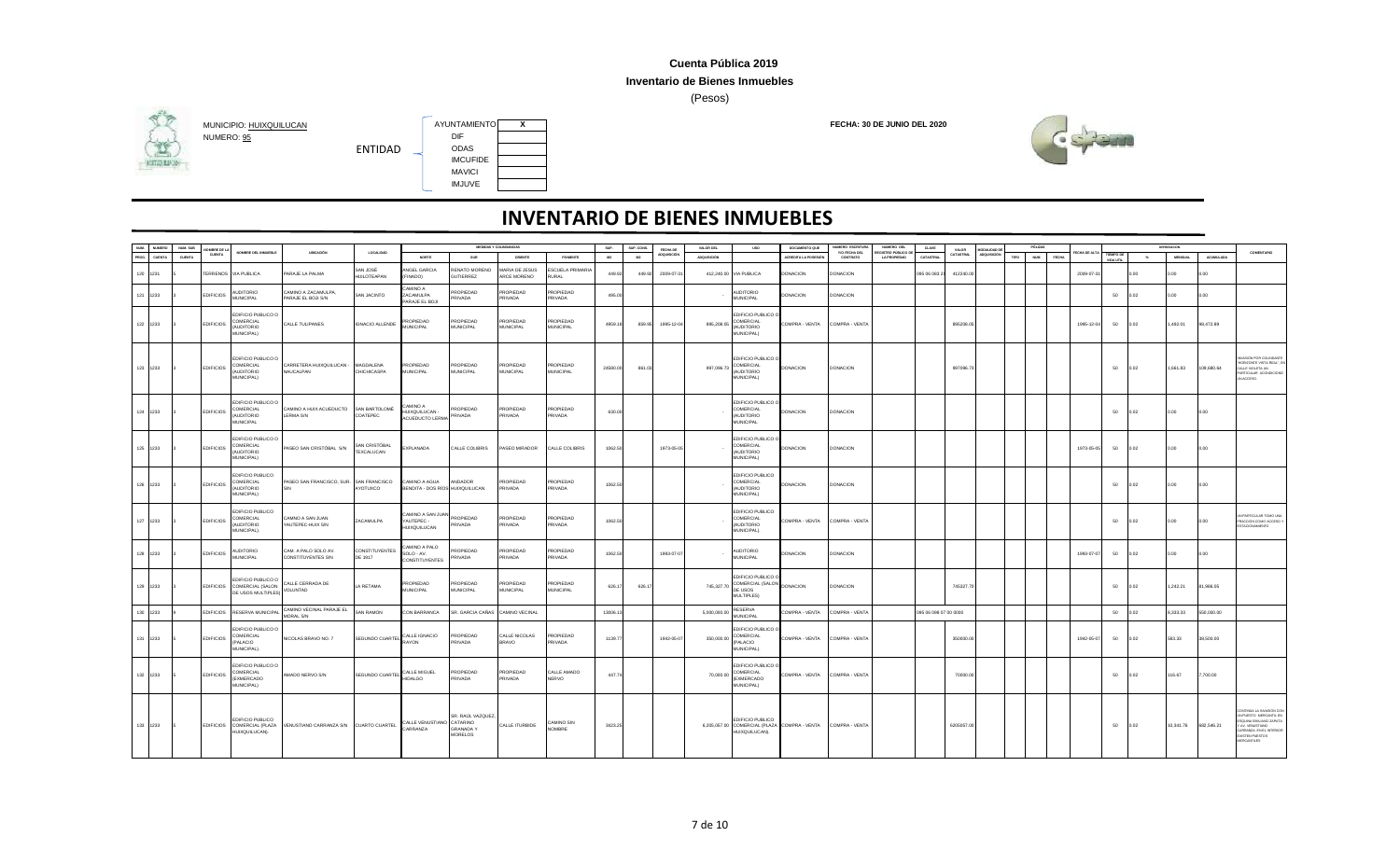### **Inventario de Bienes Inmuebles**

(Pesos)



## **HITGHING**



|               | <b>NUMERO</b> | NUM, SUB | MBRE DE          |                                                                                        |                                                                          |                                 |                                                      |                               | MEDIDAS Y COLINDANCIAS                 |                               | SUP.     | SUP, CONS | FECHA DE          | VALOR DEL           | <b>USO</b>                                                                                 | DOCUMENTO QUE              | NUMERO ESCRITUR           | NUMERO DEL                                       |                       | VALOR            | <b>GRALIDAD</b> |      |                            |             |                        |       |                |            |                                                                                                                               |
|---------------|---------------|----------|------------------|----------------------------------------------------------------------------------------|--------------------------------------------------------------------------|---------------------------------|------------------------------------------------------|-------------------------------|----------------------------------------|-------------------------------|----------|-----------|-------------------|---------------------|--------------------------------------------------------------------------------------------|----------------------------|---------------------------|--------------------------------------------------|-----------------------|------------------|-----------------|------|----------------------------|-------------|------------------------|-------|----------------|------------|-------------------------------------------------------------------------------------------------------------------------------|
| NUM.<br>PROG. | CUENTA        | CUENTA   | CUENTA           | NOMBRE DEL INMUEBLE                                                                    | UBICACIÓN                                                                | LOCALIDAD                       | NORTE                                                | SUR                           | ORIENTE                                | PONENTE                       | M2       | M2        | ADQUISICIÓN       | ADQUISICIÓN         |                                                                                            | <b>ACREDITA LA POSESIÓ</b> | Y/O FECHA DEL<br>CONTRATO | <b>EGISTRO PÚBLICO DE</b><br><b>LA PROPIEDAD</b> | CATASTRAL             | <b>CATASTRAL</b> | LOQUISICIÓN     | TIPO | <b>NUM</b><br><b>FECHA</b> | ECHA DE ALT | TIEMPO DE<br>VIDA UTIL | $-26$ | <b>MENSUAL</b> | ACUMULADA  | COMENTARIO                                                                                                                    |
|               | 134 1233      |          | <b>EDIFICIOS</b> | EDIFICIO PUBLICO<br>ENTRAL DE<br><b>BOMBEROS Y</b><br><b>FICINAS</b><br>DELEGACIONALES | AV. JESÚS DEL MONTE S/N                                                  | PIRULES                         | COL. PIRULES                                         | CLUB DE GOLF                  | V. JESÚS DEL<br>MONTE                  | MONTÓN<br>CUARTELES           | 3509.20  |           |                   |                     | EDIFICIO PUBLICO (<br>CENTRAL DE<br><b>BOMBEROS Y</b><br><b>OFICINAS</b><br>DELEGACIONALES | <b>DONACION</b>            | <b>DONACION</b>           |                                                  |                       |                  |                 |      |                            |             | 50                     | 0.02  | 0.00           | 0.00       |                                                                                                                               |
|               | 135 1233      |          | <b>EDIFICIOS</b> | <b>DIFICIO PUBLICO O</b><br>COMERCIAL<br>LECHERIA LICONSA)                             | CARRETERA HUIXQUILUCAN -<br>MARQUESA S/N                                 | <b>IGNACIO ALLENDE</b>          | <b>ARRETERA</b><br>HUIXQUILUCAN -<br><b>MARQUESA</b> | PROPIEDAD<br><b>RIVADA</b>    | PROPIEDAD<br>PRIVADA                   | PROPIEDAD<br>PRIVADA          | 128.08   |           | 1991-08-18        |                     | EDIFICIO PUBLICO (<br>COMERCIAL<br>(LECHERIA<br>LICONSA).                                  | COMPRA - VENTA             | COMPRA - VENTA            |                                                  | 095 04 010 03 00 0000 |                  |                 |      |                            | 1991-08-18  | 50                     | 0.02  | lo oo          | 0.00       |                                                                                                                               |
|               | 136 1233      |          | <b>EDIFICIOS</b> | DIFICIO PUBLICO O<br>COMERCIAL<br>LECHERÍA LICONSA)                                    | CARRETERA A CANALES,<br>SANTA CRUZ AYOTUXCO S/N                          | SANTA CRUZ<br>AYOTUXCO          | A OWIMA:<br>IUIXQUILUCAN DOS<br>RÍOS - LA GLORIETA   | ROPIEDAD<br>RIVADA            | PROPIEDAD<br>PRIVADA                   | ROPIEDAD<br>PRIVADA           | 112.1    |           |                   |                     | EDIFICIO PUBLICO<br>COMERCIAL<br>(LECHERÍA<br>LICONSA)                                     | DONACION                   | DONACION                  |                                                  |                       |                  |                 |      |                            |             | 50                     | 0.02  | 0.00           | 0.00       |                                                                                                                               |
|               | 137 1233      |          |                  | <b>DIFICIO PUBLICO O</b><br>EDIFICIOS COMERCIAL<br>LECHERÍA LICONSA                    | CAMINO A PALO SOLO AV.<br>PRINCIPAL S/N                                  | CONSTITUYENTES<br>DE 1917       | CAMINO A PALO<br>SOLO AV. PRINCIPAL PRIVADA          | PROPIEDAD                     | <b>PROPIEDAD</b><br><b>RIVADA</b>      | PROPIFDAD<br>PRIVADA          | 40.30    |           | 1995-11-03        |                     | EDIFICIO PUBLICO O<br>COMERCIAL<br>(LECHERÍA<br>LICONSA)                                   | <b>DONACION</b>            | <b>DONACION</b>           |                                                  |                       |                  |                 |      |                            | 1995-11-03  | 50                     | 0.02  | 0.001          | 0.00       |                                                                                                                               |
|               | 138 1233      |          |                  | EDIFICIO PUBLICO<br>EDIFICIOS COMERCIAL<br>(LECHERÍA LICONSA)                          | AV. TECAMACHALCO S/N                                                     | EL OLIVO                        | TECAMACHALCO                                         | ROPIEDAD<br>PRIVADA           | PROPIEDAD<br>PRIVADA                   | PROPIEDAD<br>PRIVADA          | 114.44   |           | 1995-10-1         |                     | EDIFICIO PUBLICO<br>COMERCIAL<br>(LECHERÍA<br>LICONSA)                                     | <b>DONACION</b>            | <b>DONACION</b>           |                                                  |                       |                  |                 |      | 8168                       | 1995-10-16  | 50                     | 0.02  | 0.00           | 0.00       |                                                                                                                               |
|               | 139 1233      |          | <b>EDIFICIOS</b> | ERRENO,<br>DELEGACION Y<br><b>IBLIOTECA</b>                                            | PROP. SR. PEDRO PÉREZ DEL<br>RÍO S/N                                     | JESÚS DEL MONTE                 | JACINTO SALINAS                                      | OBREGON                       | <b>ERNESTO ANTOMAN PEDRO PÉREZ DEL</b> | NICOLÁS SÁNCHEZ               | 531.30   |           |                   |                     | TERRENO,<br>7,969.50 DELEGACION Y<br><b>BIBLIOTECA</b>                                     | <b>DONACION</b>            | <b>DONACION</b>           |                                                  |                       | 7969.50          |                 |      |                            |             | 50                     | 0.02  | 13.28          | 876.65     |                                                                                                                               |
|               | 140 1233      |          | <b>EDIFICIOS</b> | DIFICIO PUBLICO O<br>COMERCIAL<br>LECHERÍA LICONSA)                                    | ARMAS S/N                                                                | SAN FERNANDO                    | ROPIEDAD<br><b>IUNICIPAL</b>                         | CALLE ESPOLETA                | CALLE ARMAS                            | ROPIEDAD<br><b>MUNICIPAL</b>  | 105.00   |           | 1986-09-09        |                     | EDIFICIO PUBLICO O<br>COMERCIAL<br>(LECHERÍA<br>LICONSA).                                  | <b>DONACION</b>            | <b>DONACION</b>           |                                                  |                       |                  |                 |      |                            | 1986-09-09  | 50                     | 0.02  | 0.00           | 0.00       |                                                                                                                               |
|               | 141 1233      |          | <b>EDIFICIOS</b> | DIFICIO PUBLICO O<br>COMERCIAL (<br>DELEGACION<br>MUNICIPAL)                           | CALLE 5 DE FEBRERO                                                       | PIRULES                         |                                                      |                               |                                        |                               | 251.79   |           |                   | 549,138.96          | EDIFICIO PUBLICO O<br>COMERCIAL (<br>DELEGACION<br>MUNICIPAL)                              | <b>DONACION</b>            | <b>DONACION</b>           |                                                  |                       | 549138.96        |                 |      |                            |             | 50                     | 0.02  | 915.23         | 60,405.29  |                                                                                                                               |
|               | 142 1233      |          | <b>EDIFICIOS</b> | EDIFICIO PUBLICO O<br>COMERCIAL (<br><b>BIBLIOTECA Y</b><br><b>OFICINASI</b>           | AV. PALO SOLO                                                            | PALO SOLO                       | PROPIEDAD<br><b>PRIVADA</b>                          | PROPIEDAD<br>PRIVADA          | PROPIEDAD<br>PRIVADA                   | PROPIEDAD<br>PRIVADA          | 296.64   |           |                   | 458,062.59          | EDIFICIO PUBLICO O<br>COMERCIAL (<br><b>BIBLIOTECA Y</b><br>OFICINAS)                      | COMPRA - VENTA             | COMPRA - VENTA            |                                                  |                       | 459250.84        |                 |      |                            |             | 50                     | 0.02  | 763.44         | 50,386.88  |                                                                                                                               |
|               | 143 1233      |          | <b>EDIFICIOS</b> | <b>SCUELA O CENTRO</b><br><b>OIRATINUMOC</b>                                           | <b>INTIGUO CAMINO A</b><br>TECAMACHALCO NO. 29,<br>HUIXQUILUCAN, MEXICO. |                                 |                                                      |                               |                                        |                               |          |           | 1115.69 2008-03-0 | 4,743,065.81 CENTRO | ESCUELA O<br>COMUNITARIO                                                                   | <b>DONACION</b>            | <b>DONACION</b>           |                                                  |                       | 4743065.81       |                 |      |                            | 2008-03-07  | 50                     | 0.02  | 7.905.11       | 521,737.24 |                                                                                                                               |
|               | 144 1233      |          | <b>EDIFICIOS</b> | UNIDAD DEPORTIVA                                                                       | SAN MARTÍN                                                               | PRIMER CUARTEL                  | ROPIEDAD<br><b>UNICIPAL</b>                          | PROPIEDAD<br><b>MUNICIPAL</b> | PROPIEDAD<br>MUNICIPAL                 | PROPIFDAD<br>MUNICIPAL        | 47500.00 | 23750.00  | 1996-03-0         |                     | 2,775,000.00 UNIDAD DEPORTIVA COMPRA - VENTA                                               |                            | COMPRA - VENTA            |                                                  | 095 05 039 0          | 2775000.0        |                 |      |                            | 1996-03-04  | 50                     | 102   | 4,625.00       | 305,250.00 |                                                                                                                               |
|               | 145 1233      |          | <b>EDIFICIOS</b> | JARDÍN DE LA<br><b>CULTURA</b>                                                         | CARRETERA A ZACAMULPA<br>S/N                                             | QUINTO CUARTEL                  | CARRETERA                                            | RÍO                           | CAMINO A<br>ZACAMULPA                  | MARCELINO<br>RAMÍREZ          | 21158.62 |           |                   |                     | 160,000.00 JARDÍN DE LA                                                                    | <b>DONACION</b>            | <b>DONACION</b>           |                                                  |                       | 160000.00        |                 |      |                            |             | 50                     | 0.02  | 266.67         | 17,600.00  | VASIÓN POR AMBLILANTE<br>ARTICULARES LO USAN<br>OMO ESTACIONAMIENTO<br>SE NECESITA DEFINIR LA<br>ROLONGACIÓN DEL<br>REDIO.    |
|               | 146 1233      |          | <b>EDIFICIOS</b> | ANQUE DE AGUA,<br>JARDIN DE NIÑOS Y<br>ESCUELA DE<br>SECRETARIAS                       | CAMINO VIEJO A LA CORONICA SEGUNDO CUARTEL SAUL CARREÑO                  |                                 |                                                      | LUCAS ENDOQUI                 | SAUL CARREÑO                           | AMINO VIEJO A LA<br>CORONITA  | 10405.57 |           |                   | 10,000.00           | TANQUE DE AGUA,<br>JARDIN DE NIÑOS Y<br>ESCUELA DE<br><b>SECRETARIAS</b>                   | <b>DONACION</b>            | <b>DONACION</b>           |                                                  |                       | 10000.00         |                 |      |                            |             | 50                     | 0.02  | 16.67          | 1,100.00   | VASIÓN POR LIN<br>ARTICULAR QUE LO OCUPA<br>ARA MATERIALES<br>IVERSOS, HAY TALA DE<br>RBOLES, ASI COMO<br>ACCESO A UN ANDADOR |
|               | 147 1233      |          | <b>EDIFICIOS</b> | TANQUE DE AGUA                                                                         | CAMINO VIEJO A LA CORONICA                                               | SEGUNDO CUARTEL BARRANCA        |                                                      | AMINO A LA<br>CORONITA        | SR. ANTONIO<br><b>FNCAMPIRA</b>        | SR. OJEDA                     | 1283.92  |           |                   |                     | 16,188.25 TANQUE DE AGUA                                                                   | <b>DONACION</b>            | <b>DONACION</b>           |                                                  |                       | 15000.00         |                 |      |                            |             | 50                     | 0.02  | 26.98          | 1,780.71   |                                                                                                                               |
|               | 148 1233      |          |                  | EDIFICIOS RASTRO MUNICIPAL                                                             | LEONA VICARIO S/N                                                        | TERCER CUARTEL SR. JAIME GARCÍA |                                                      | CALLE LEONA<br>VICARIO        | PRIVADA BUENA<br>VISTA                 | PLAZUELA CRUZ DI<br>LA MISIÓN | 918.00   |           |                   |                     | 30,000.00 RASTRO MUNICIPAL DONACION                                                        |                            | DONACION                  |                                                  |                       | 30000.00         |                 |      |                            |             | 50                     | 0.02  | 50.00          | 3,300.00   |                                                                                                                               |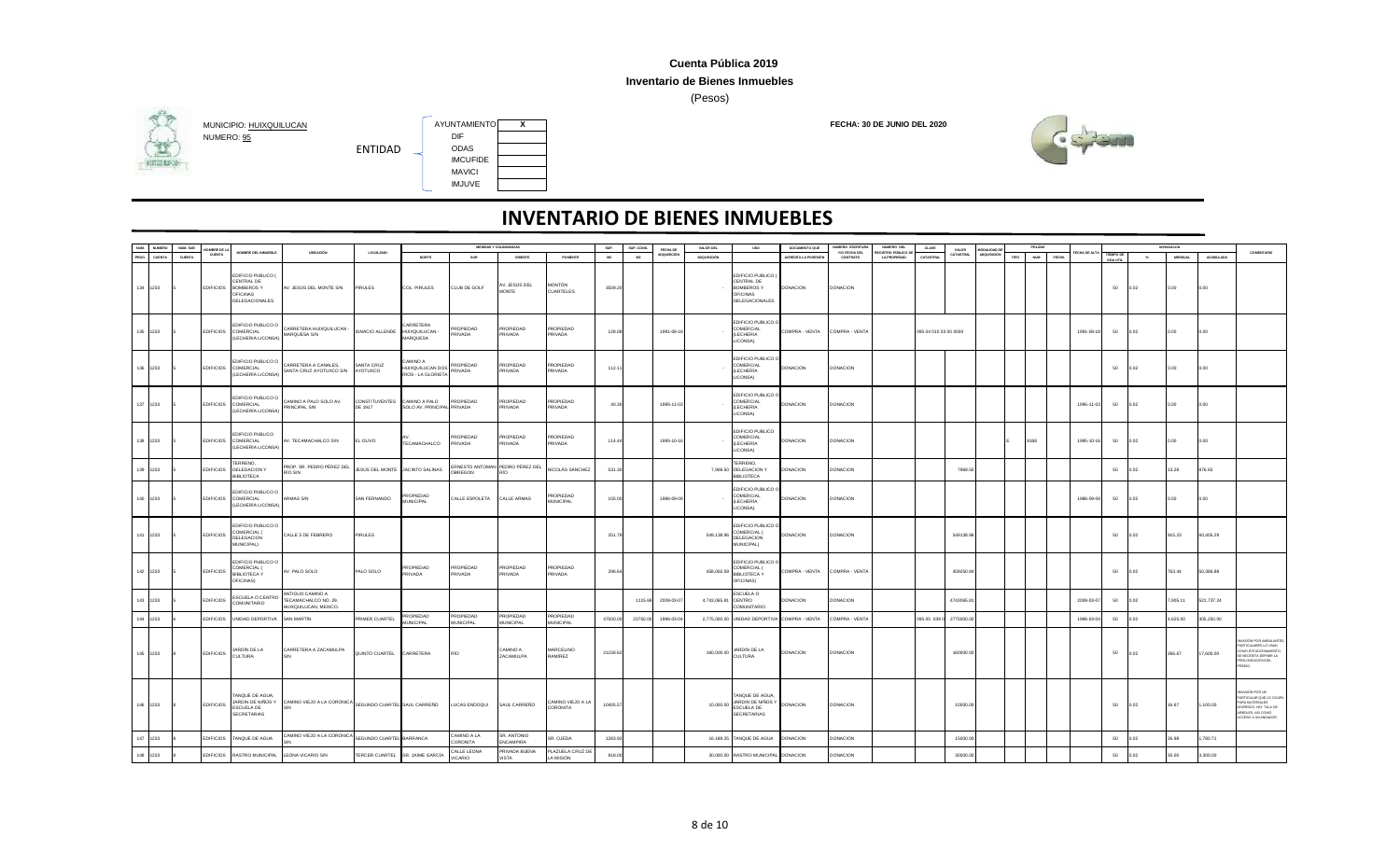### **Inventario de Bienes Inmuebles**

(Pesos)



## NUMERO: <u>95</u> DIF<br>
FNTIDAD ODAS **HITGHING**



ENTIDAD

|                             |          |                       |                                                                  |                                                                             |                                |                              |                                                             | MEDIDAS Y COLINDANCIAS |                       |         |            |                         |                    |                                                        | DOCUMENTO QUE              | NUMERO ESCRITURA | NUMERO DEL                 |           |                    |                                    |      | PÓLIZAS      |                    |                        |                         | DEPRESIACION   |                  |            |
|-----------------------------|----------|-----------------------|------------------------------------------------------------------|-----------------------------------------------------------------------------|--------------------------------|------------------------------|-------------------------------------------------------------|------------------------|-----------------------|---------|------------|-------------------------|--------------------|--------------------------------------------------------|----------------------------|------------------|----------------------------|-----------|--------------------|------------------------------------|------|--------------|--------------------|------------------------|-------------------------|----------------|------------------|------------|
| NUM. NUMERO<br>PROG. CUENTA | NUM. SUB | OMBRE DE LA<br>CUENTA | NOMBRE DEL INMUEBLE                                              | UBICACIÓN                                                                   | <b>LOCALIDAD</b>               |                              |                                                             |                        |                       | SUP.    | SUP. CONS. | FECHA DE<br>ADQUISICIÓN | VALOR DEL          | <b>USO</b>                                             |                            | Y/O FECHA DEL    | <b>REGISTRO PÚBLICO DE</b> | CLAVE     | VALOR<br>CATASTRAL | <b>AODALIDAD DE</b><br>ADQUISICIÓN |      |              | FECHA DE ALT       |                        |                         |                |                  | COMENTARIO |
|                             | CUENTA   |                       |                                                                  |                                                                             |                                | NORTE                        | SUR                                                         | ORIENTE                | PONENTE               | M2      | M2         |                         | <b>ADQUISICIÓN</b> |                                                        | <b>ACREDITA LA POSESIÓ</b> | CONTRATO         | <b>LA PROPIEDAD</b>        | CATASTRAL |                    |                                    | TIPO | NUM<br>FECHA |                    | TIEMPO DE<br>VIDA UTIL | $\mathcal{H}_{\bullet}$ | <b>MENSUAL</b> | <b>ACUMULADA</b> |            |
| 149 1233                    |          | <b>EDIFICIOS</b>      | CENTRO<br>ANTIRRABICO                                            | PARAJE PALAJOY S/N                                                          | QUINTO CUARTEL                 | ROPIEDAD<br><b>MUNICIPAL</b> | PROPIEDAD<br>MUNICIPAL                                      | ROPIEDAD<br>MUNICIPAL  | ROPIEDAD<br>MUNICIPAL | 422.27  |            | 1993-10-07              | 244,270.33         | CENTRO<br>ANTIRRABICO                                  | COMPRA - VENTA             | COMPRA - VENTA   |                            |           | 244270.33          |                                    |      |              | 1993-10-07         | 50                     |                         | 407.12         | 26,869.74        |            |
| 150 1233                    |          |                       | EDIFICIOS TANQUE DE AGUA                                         | CAMINO VECINAL S/N                                                          | SAN JOSE<br><b>HUILOTEAPAN</b> | CAMINO VECINAL               | ESCUELA PRIMARIA<br>"CUAUHTEMOC"                            | ÁNGEL GARCÍA           | CAMINO VECINAL        | 162.29  |            |                         |                    | 3,000.00 TANQUE DE AGUA DONACION                       |                            | <b>DONACION</b>  |                            |           | 3000.00            |                                    |      |              |                    | 50                     | 0.02                    | 5.00           | 330.00           |            |
| 151 1233                    |          |                       | EDIFICIOS TANQUE DE AGUA                                         | PROPIEDAD SR. TITO ORTEGA SAN JUAN                                          | YAUTEPEC                       |                              | SR. TITO ORTEGA SR. TITO ORTEGA                             | SR. TITO ORTEGA        | SR. TITO ORTEGA       | 100.00  |            |                         |                    | 1,000.00 TANQUE DE AGUA DONACION                       |                            | DONACION         |                            |           | 1000.00            |                                    |      |              |                    | 50                     | 0.02                    | 1.67           | 110.00           |            |
| 152 1233 8                  |          |                       | EDIFICIOS TANQUE DE AGUA                                         | PROPIEDAD DEL SR. MARCIAL SAN JUAN<br><b>CLEMENTE S/N</b>                   | YAUTEPEC                       |                              | JACINTA URBINA PASCUALA GARCÍA MARCIAL                      |                        | PASCUALA GARCÍA       | 16.00   |            |                         |                    | 80.00 TANQUE DE AGUA DONACION                          |                            | <b>DONACION</b>  |                            |           | 80.00              |                                    |      |              |                    | 50                     | 0.02                    | 0.13           | 8.80             |            |
| 153 1233                    |          |                       | EDIFICIOS TANGUE DE AGUA                                         | CAMINO VECINAL S/N                                                          | SAN JUAN<br>YAUTEPEC           | VÍCTOR CIMA                  | FRANCISCO<br>CAYETANO                                       | PABLO VALVERDE         | FRANCISCO<br>CAYETANO | 26.63   |            |                         |                    | 25.00 TANGUE DE AGUA DONACION                          |                            | <b>DONACION</b>  |                            |           | 25.00              |                                    |      |              |                    | 50                     | 0.02                    | 0.04           | 2.75             |            |
| 154 1233                    |          |                       | EDIFICIOS TANQUE DE AGUA                                         | CAMINO VECINAL S/N                                                          | SAN JUAN<br>YAUTEPEC           |                              | PASCUAL FLORES PASCUAL FLORES PASCUAL FLORES CAMINO VECINAL |                        |                       | 72.00   |            |                         |                    | 360.00 TANQUE DE AGUA DONACION                         |                            | <b>DONACION</b>  |                            |           | 360.00             |                                    |      |              |                    | 50                     | 0.02                    | 0.60           | 39.60            |            |
| 155 1233                    |          |                       | EDIFICIOS TANQUE DE AGUA                                         | CALLE PROP. DEL SR. YUREN JESÚS DEL MONTE SR. YUREN                         |                                |                              | SR. YUREN                                                   | SR. YUREN              | SR. YUREN             | 70.00   |            |                         |                    | 350.00 TANQUE DE AGUA DONACION                         |                            | DONACION         |                            |           | 350.00             |                                    |      |              |                    | 50                     | 0.02                    | 0.58           | 38.50            |            |
| 156 1233                    |          |                       | EDIFICIOS TANQUE DE AGUA                                         | VERACRUZ S/N                                                                | JESÚS DEL MONTE DR. ADMAR      |                              | DR. ADMAR                                                   | VERACRUZ               | DR. ADMAR             | 100.00  |            |                         |                    | 1,000.00 TANQUE DE AGUA DONACION                       |                            | <b>DONACION</b>  |                            |           | 1000.00            |                                    |      |              |                    | 50                     | 0.02                    | 1.67           | 110.00           |            |
| 157 1233 8                  |          |                       |                                                                  | EDIFICIOS TANQUE DE AGUA MANUEL ÁVILA CAMACHO S/N JESÚS DEL MONTE PROPIEDAD |                                |                              | PROPIEDAD<br>PRIVADA                                        | PROPIEDAD<br>PRIVADA   |                       | 82.50   |            |                         |                    | 1,125.00 TANQUE DE AGUA DONACION                       |                            | <b>DONACION</b>  |                            |           | 1125.00            |                                    |      |              |                    | 50                     | 0.02                    | 1.88           | 123.75           |            |
| 158 1233                    |          |                       | EDIFICIO PUBLICO O<br>EDIFICIOS COMERCIAL (<br>LECHERÍA LICONSA) | EN EL CENTRO DEPORTIVO<br>CHULUHUAYA S/N                                    | JESÚS DEL MONTE DEPORTIVO EL   | CENTRO<br>CHULUHUAYA         | PROPIEDAD<br>PRIVADA                                        | PROPIEDAD<br>PRIVADA   | PROPIEDAD<br>PRIVADA  | 241.80  |            |                         |                    | EDIFICIO PUBLICO O<br>COMERCIAL (<br>LECHERÍA LICONSA) | DONACION                   | DONACION         |                            |           |                    |                                    |      |              |                    | 50                     | 0.02                    | 0.00           | 0.00             |            |
| 159 1233 8                  |          |                       | EDIFICIOS TANQUE DE AGUA                                         | EBANO S/N                                                                   | LA RETAMA                      | PROPIEDAD<br>PRIVADA         | D.F.                                                        | CALLE EBANO            | CALZADA<br>VOLUNTAD   | 1071.34 |            | 1984-06-04              |                    | 9,100.50 TANQUE DE AGUA DONACION                       |                            | <b>DONACION</b>  |                            |           | 9100.50            |                                    |      |              | 1984-06-04 50 0.02 |                        |                         | 15.17          | 1,001.06         |            |